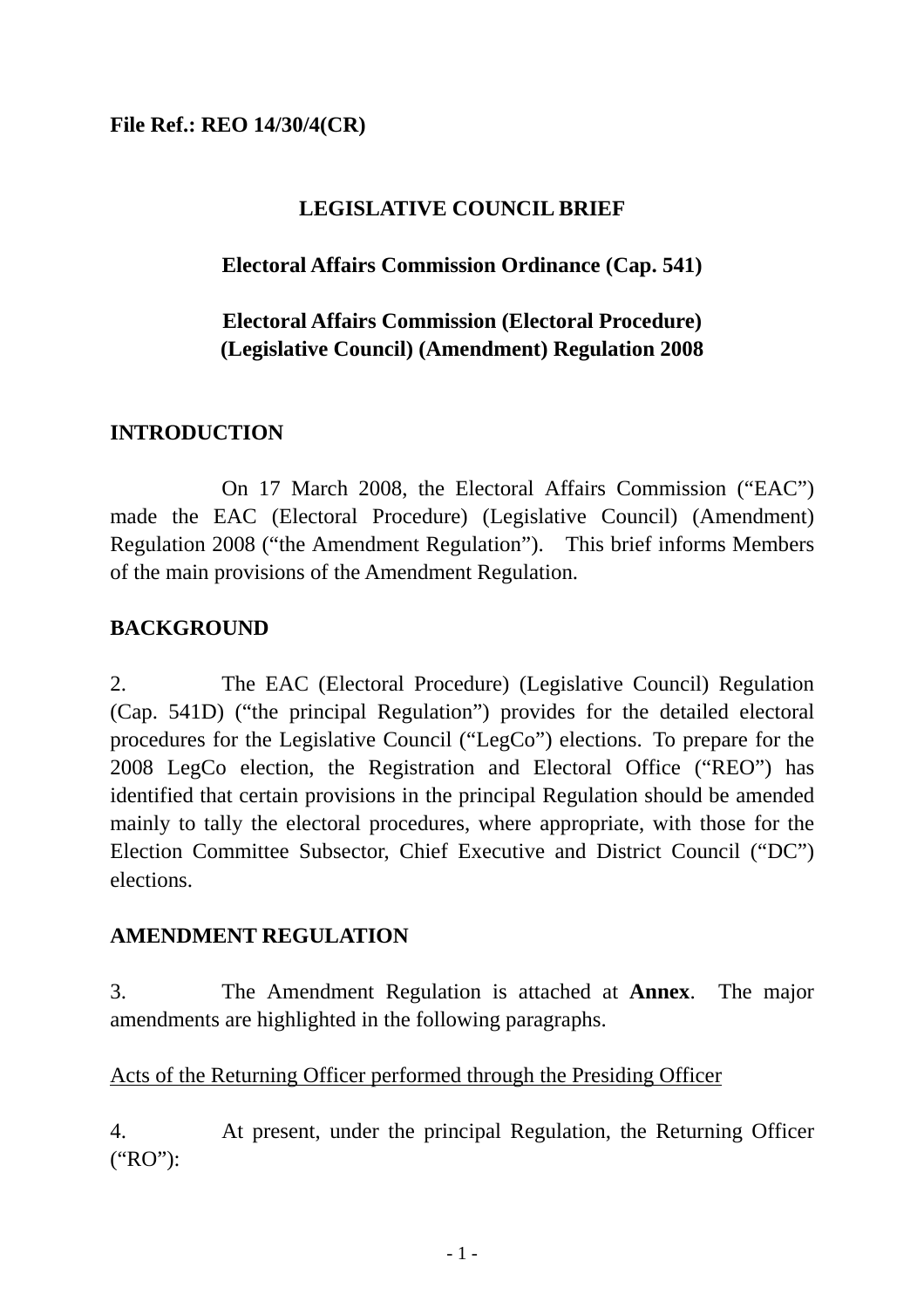- (a) may vary the No Canvassing Zone ("NCZ") and the No Staying Zone ("NSZ");
- (b) must display a notice of the NCZ and NSZ on the polling day at or near the polling station; and
- (c) must display a notice of the NCZ and NSZ at or near the polling station if they are varied after the display of the notice at (b) above.

5. Currently the RO may perform the acts in paragraphs 4(a) and 4(b) through the Presiding Officer ("PRO"). Sections 40 and 92 of the principal Regulation are amended such that the RO may also perform the act in paragraph 4(c) through the PRO. This is to tally with the electoral procedures for the DC elections.

# Appointment of Polling / Counting Officers

6. Regarding the appointment of officers working at the polling / counting stations, sections 34 and 67 of the principal Regulation are amended to make clear that the power of the Chief Electoral Officer to revoke the appointment of such officers is to be exercised with reasonable cause. This is to tally with the electoral procedures for other elections. Section 34 of the principal Regulation is also amended to make clear that where the same place is designated as both a polling station and a counting station under section 28(1A) of the principal Regulation, the PRO of the polling station is to be regarded as the PRO of the counting station.

# Conversion of Polling Stations into Counting Stations

7. Section 63 of the principal Regulation is amended to provide that in addition to the candidates, their election agents and counting agents, polling agents may also stay in the polling station while it is converted into a counting station at the close of poll. This is to tally with the electoral procedures for the DC elections.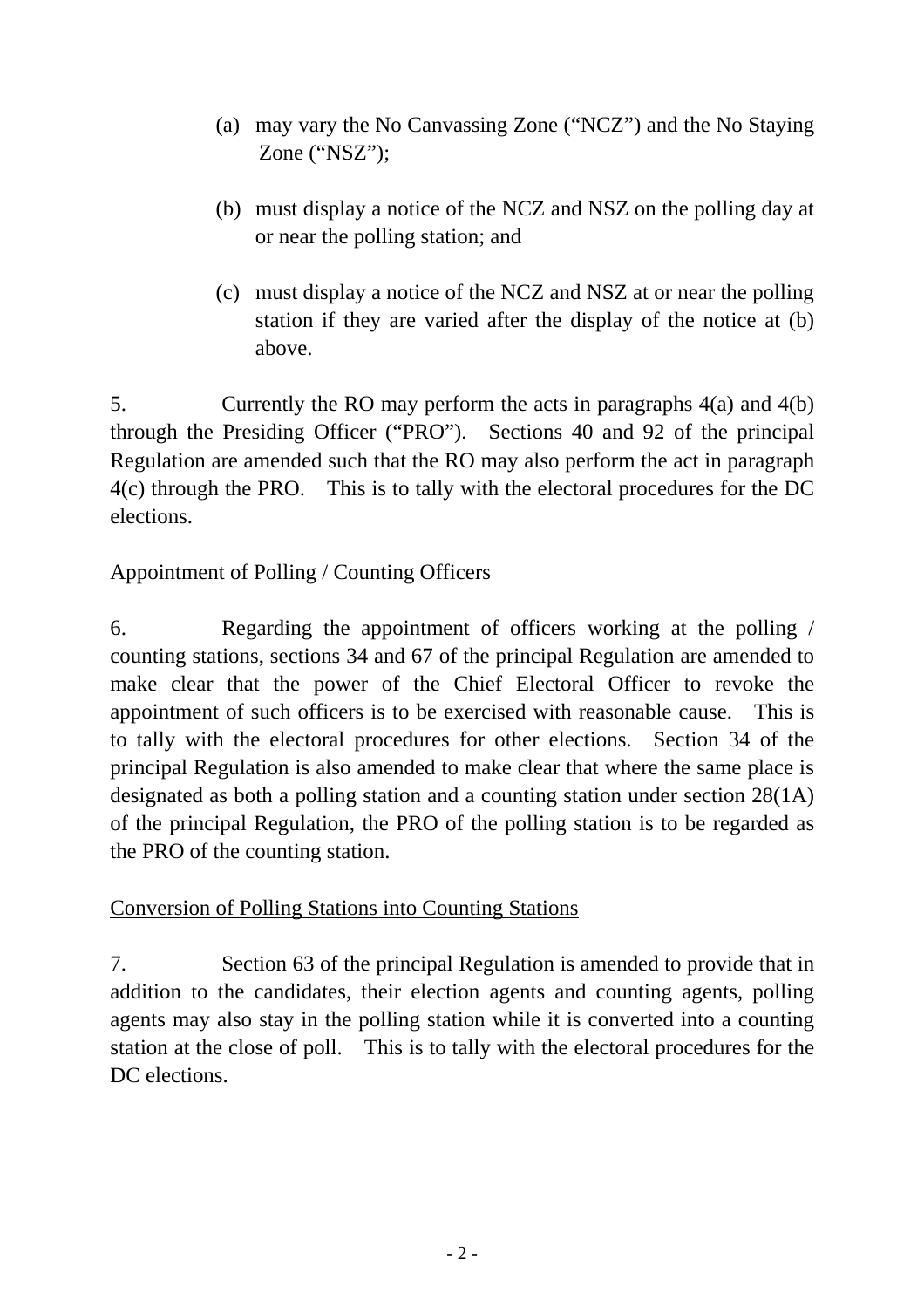## Counting of Votes

8. The polling-cum-counting arrangement will be adopted for the counting of geographical constituency ("GC") votes for the 2008 LegCo election. Some of the polling-cum-counting stations will be set up in places (e.g. schools) which need to be returned to the management of the venue in the early morning following the polling day. In case the counting of votes for certain GCs extends into the morning following the polling day, it is necessary to transfer the relevant election materials (e.g. ballot papers, ballot boxes, etc.) to another counting station for the counting to continue to take place. A new section 75A is added to the principal Regulation to cater for such a situation (Note 1), so that when it appears to the EAC that a co[unting statio](#page-2-0)n ("first counting station") assigned for the counting of votes cast at a GC polling station ("polling station concerned") is no longer available or suitable for the counting of votes to take place or continue to take place, the EAC may direct that the counting is to take place or continue to take place at another counting station. Where such a direction is given, the PRO concerned must in the presence of the persons present within the first counting station or the polling station concerned, arrange the relevant election materials to be transferred to that new counting station for the counting to take place or continue to take place. This new section also caters for the unavailability of a counting station even before the counting of votes begins, due to unforeseen circumstances. Section 65(7A) is also added to the principal Regulation to provide that the RO must give notice to candidates for the relevant GC of the time and place at which the counting is to take place or continue to take place in the above situation.

9. To tally with the electoral procedures for other elections, section 65 of the principal Regulation is amended to require the RO to give a notice in writing before the polling day to the candidates for a contested GC, in addition to those for a contested functional constituency, of the place(s) for counting of votes.

<span id="page-2-0"></span>Note 1 The arrangements for postponement of an election and adjournment of poll or count due to other specified occurrences (i.e. the occurrences of a typhoon or other climatic condition of a serious nature; riot, open violence or other occurrences of public danger; or an occurrence which appears to the EAC to be a material irregularity relating to the election, the poll or count) are provided for in Schedule 2 to the principal Regulation.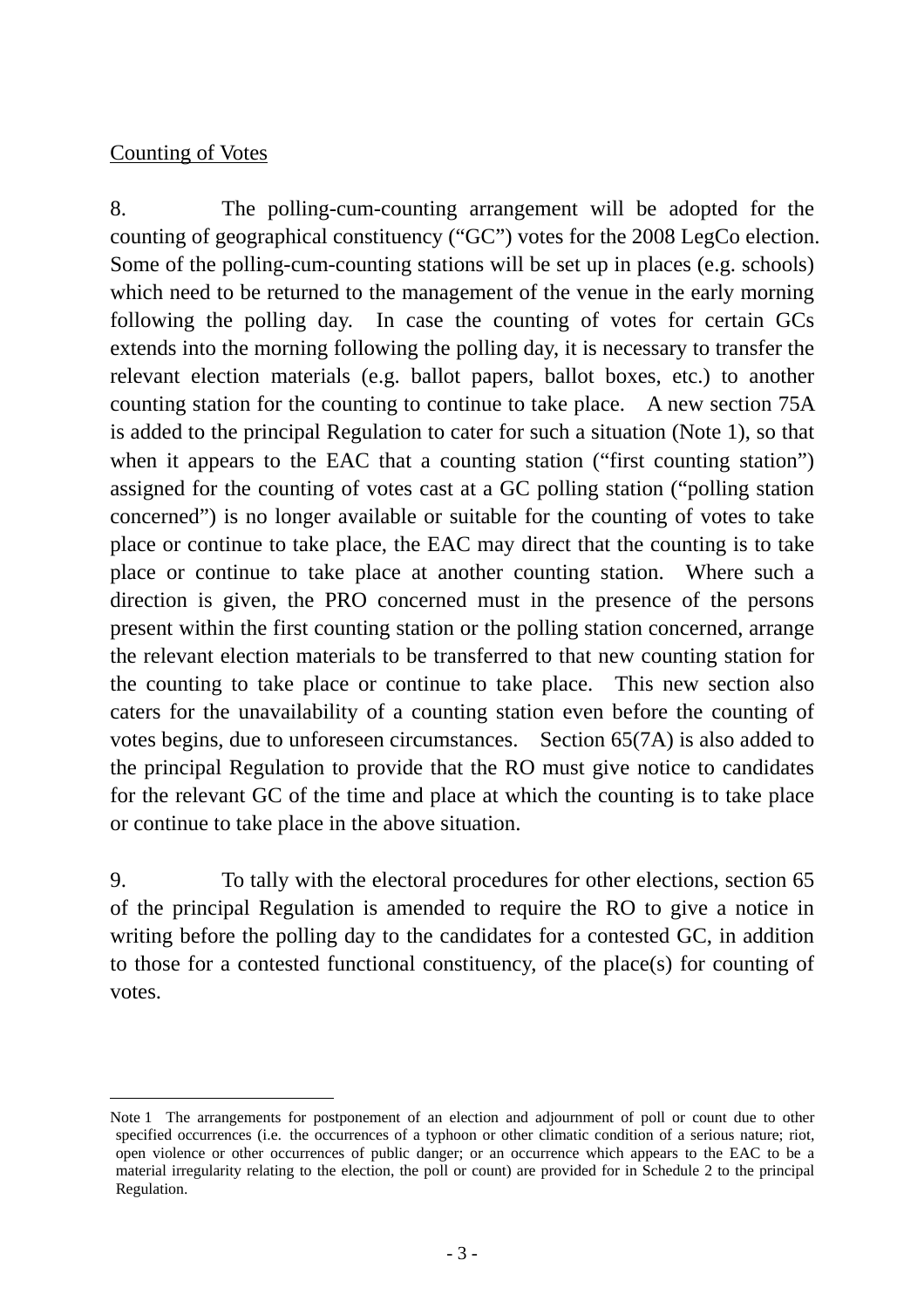10. In addition, section 80 of the principal Regulation is amended to allow a candidate, an election agent or a counting agent to inspect ballot papers which are clearly invalid by their nature (e.g. tendered, spoilt, unused, unmarked, not marked with a tick  $(\checkmark)$  or which contain votes for more than the specified number of candidates). However, they remain not entitled to make representations to the RO or the PRO concerning such ballot papers. The amendment tallies with the electoral procedures for other elections.

11. Section 81(7) of the principal Regulation is amended to make clear that a counting agent may also inspect a questionable ballot paper and to make representations or to raise objections. This amendment tallies with other relevant provisions in the principal Regulation and the electoral procedures for other elections.

Miscellaneous and Supplemental Provisions

12. Section 97 of the principal Regulation is amended to make clear that where the RO has terminated the proceedings for the election under section 42C or 46A(1) of the Legislative Council Ordinance (Cap. 542) upon proof of the death or the disqualification of a candidate given to him on the date of the election and before the close of polling, in directing that the poll be abandoned under section 97(2) of the principal Regulation, such proof would not need to be given to the RO again.

13. The principal Regulation is amended by adding a new section 99A to the effect that the election return required to be lodged under section 37 of the Elections (Corrupt and Illegal Conduct) Ordinance (Cap. 554) in respect of a LegCo election must be in the form to be specified by the EAC.

14. Presently, section 102(10)(a) of the principal Regulation provides that a candidate must, before he or she displays, distributes or otherwise uses an election advertisement, deposit with the RO a copy of the permission or other authorization obtained for the purposes of section 104A(1) of the Public Health and Municipal Services Ordinance (Cap. 132). As the permission to be granted under section 104A(1) of Cap. 132 only relates to the displaying or affixing of a bill or poster on any private land or Government land, and the distribution or other use of an election advertisement is not regulated in this regard, the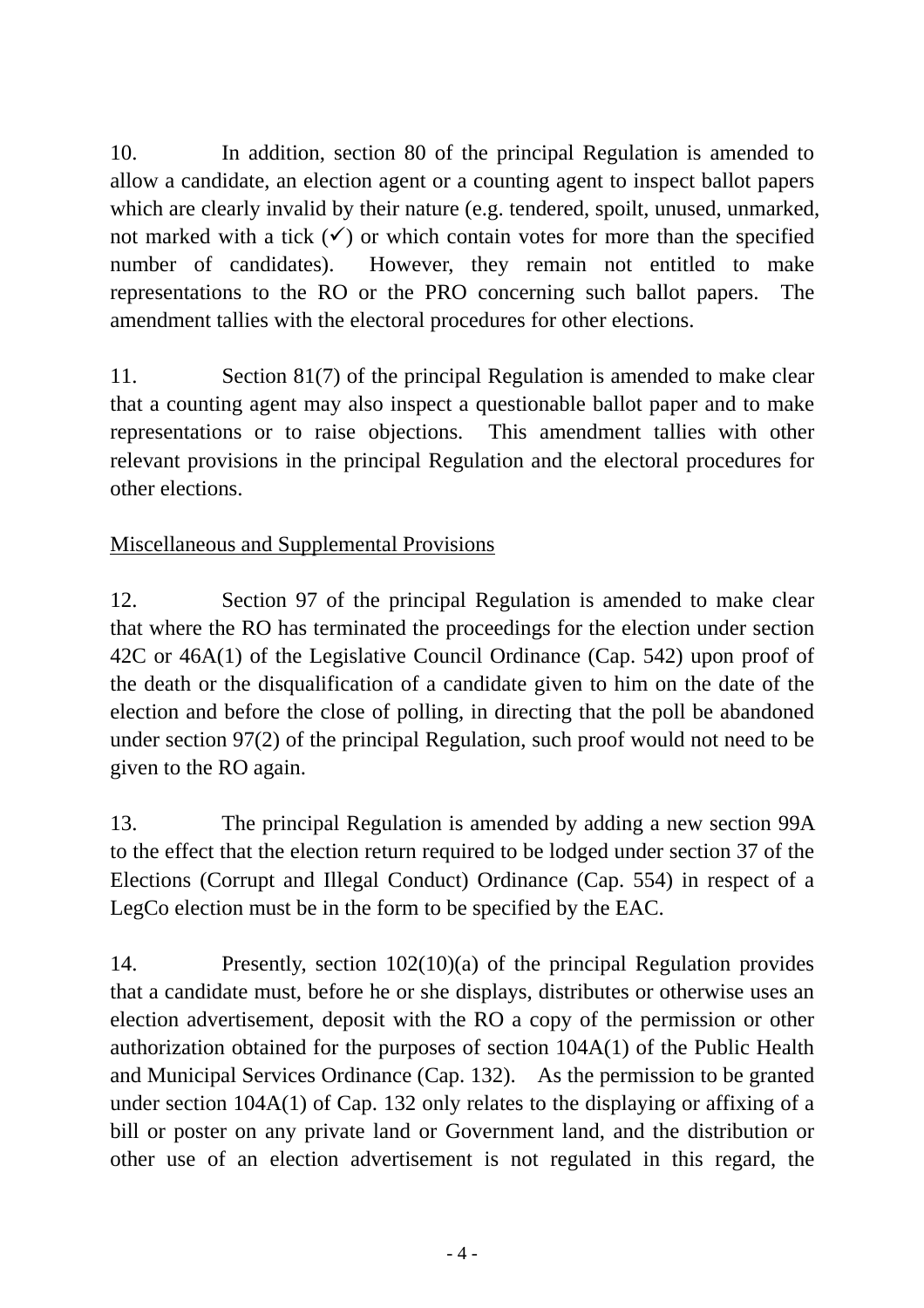principal Regulation is amended to provide that a candidate must deposit with the RO such permission or authorization only in the case of display of an election advertisement in the form of a bill or poster.

## Postponement and Adjournment of General Election and By-election

15. Section 2(2) of Schedule 2 to the principal Regulation is amended to make clear that if, at any time during a poll or count in respect of an election, if the EAC considers that the count at all the counting stations for any constituency is likely to be obstructed, disrupted, undermined or seriously affected by any of the occurrences specified in section 2(3) of Schedule 2 to the principal Regulation (see details of the occurrences at Note 1 above), the EAC may adjourn the count at all the counting stations for that constituency.

# **PUBLIC CONSULTATION**

16. On 21 January 2008, we briefed the LegCo Panel on Constitutional Affairs on the scope of the amendments, and Members did not raise any objection.

# **IMPLICATIONS OF THE AMENDMENT REGULATION**

17. Sufficient provisions have been included in the Estimates of the REO for the preparation and conduct of the 2008 LegCo election. The Amendment Regulation is in conformity with the Basic Law, including the provisions concerning human rights, and has no environmental, productivity or sustainability implications. The Amendment Regulation will not affect the current binding effect of the principal Regulation.

# **LEGISLATIVE TIMETABLE**

18. The Amendment Regulation will be published in the Gazette on 20 March 2008 and tabled in the Council on 9 April 2008.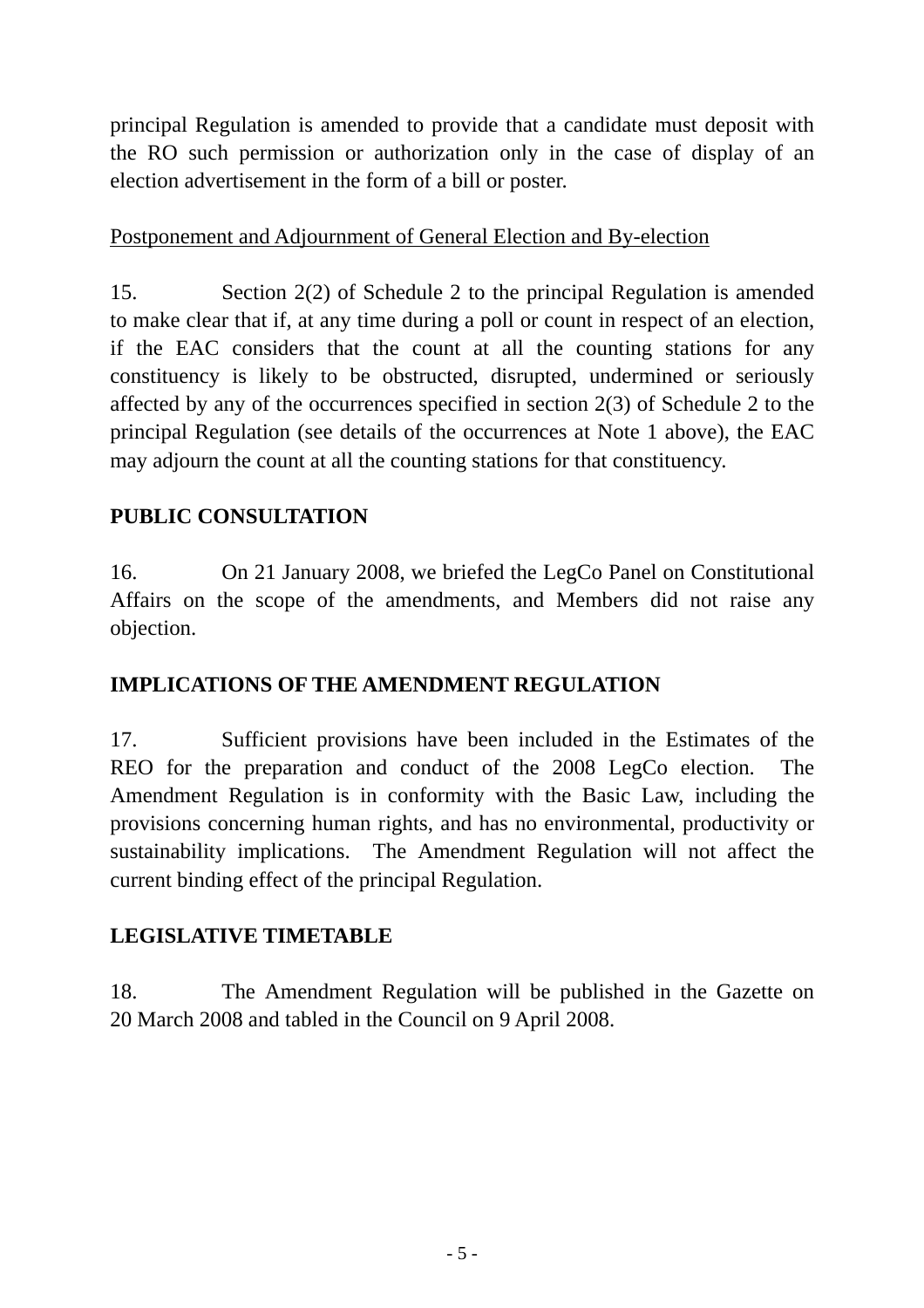# **PUBLICITY**

19. A press release will be issued to announce the publication of the Amendment Regulation in the Gazette. A spokesman will be available for answering media enquiries.

Registration and Electoral Office March 2008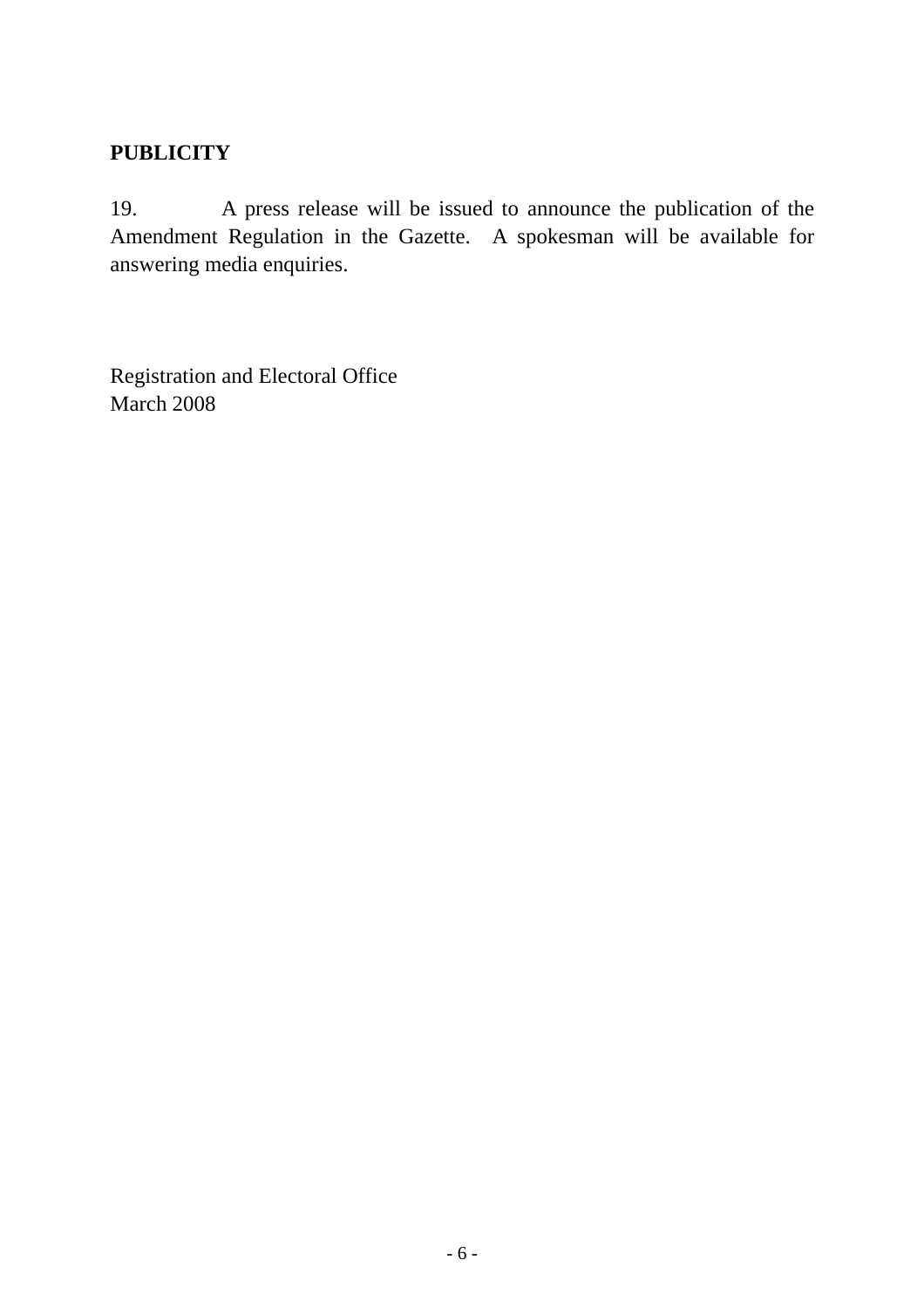## **Annex**

## **ELECTORAL AFFAIRS COMMISSION (ELECTORAL PROCEDURE)(LEGISLATIVE COUNCIL) (AMENDMENT) REGULATION 2008**

#### **CONTENTS**

| Section |                                                                                                                     | Page           |
|---------|---------------------------------------------------------------------------------------------------------------------|----------------|
| $1$ .   | Commencement                                                                                                        | 1              |
| 2.      | Returning Officer to notify or declare if a<br>validly nominated candidate for a GC is<br>proved to have died       | $\mathbf{1}$   |
| 3.      | Returning Officer to notify or declare if a<br>validly nominated candidate for a GC is<br>proved to be disqualified | $\mathbf{1}$   |
| $4$ .   | A candidate or a list of candidates may appoint<br>election agent                                                   | $\mathbf{1}$   |
| 5.      | Authorization of election expense agent to<br>incur election expenses at or in connection<br>with an election       | 2              |
| б.      | Chief Electoral Officer to designate polling<br>stations and counting stations                                      | 2              |
| 7.      | Chief Electoral Officer to appoint or remove<br>Presiding Officer for each polling station                          | 3              |
| 8.      | Returning Officer to determine no canvassing<br>zones and no staying zones                                          | 3              |
| 9.      | Presiding Officer to keep order in no<br>canvassing zone and no staying zone                                        | 3              |
| 10.     | Candidates may appoint polling agents                                                                               | $\overline{4}$ |
| 11.     | Who may enter or be present at a polling<br>station                                                                 | $\overline{4}$ |
| 12.     | What constitutes an offence at a polling<br>station                                                                 | 4              |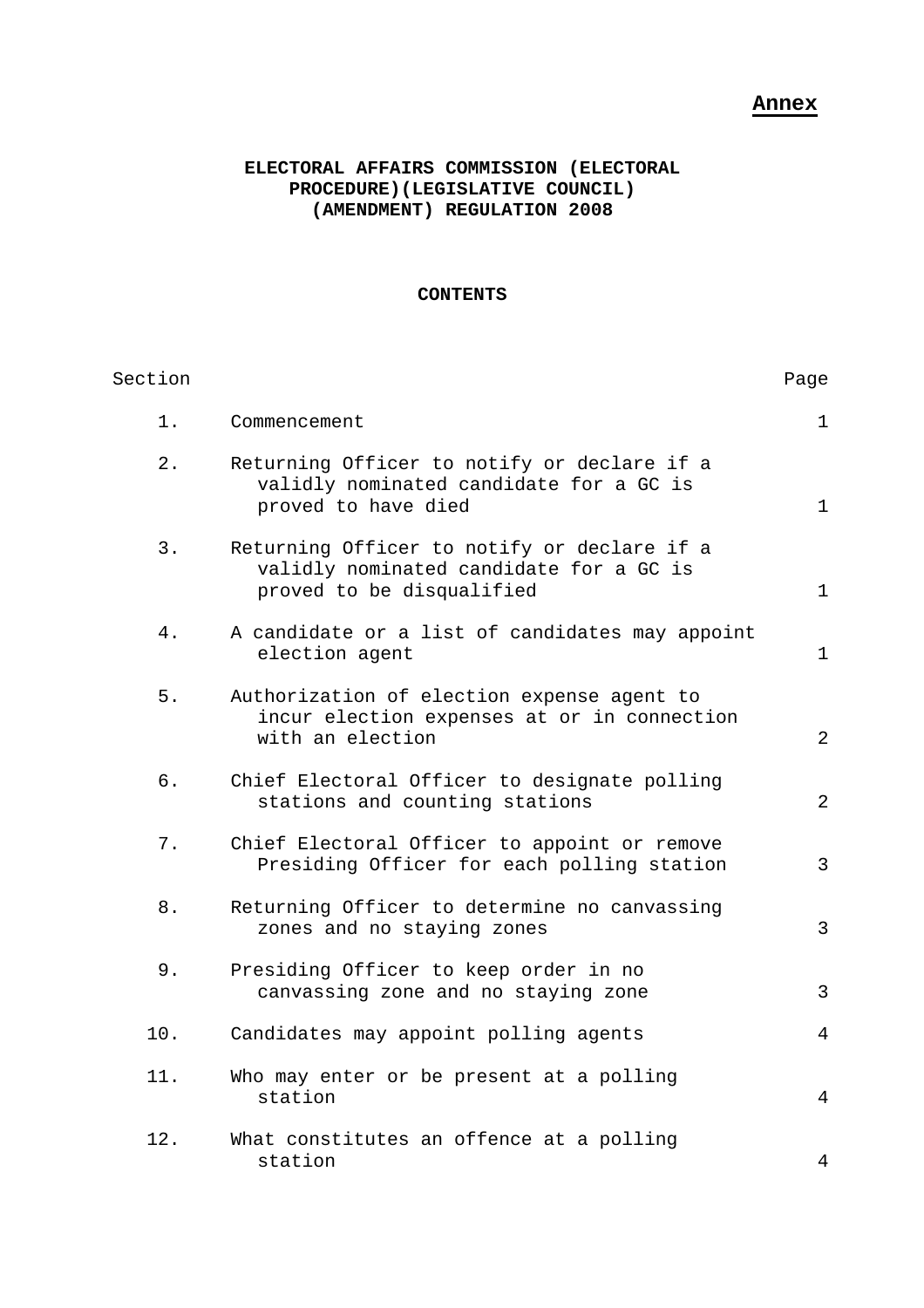| 13. | Form of ballot papers and order of appearance<br>of lists or names of candidates on ballot<br>papers              | 4  |
|-----|-------------------------------------------------------------------------------------------------------------------|----|
| 14. | A candidate or election agent may challenge a<br>person who has applied for a ballot paper or<br>who has voted    | 5  |
| 15. | When a person is to be issued with a ballot<br>paper marked "重複" and "TENDERED"                                   | 5  |
| 16. | Steps to be taken at the close of the poll: a<br>polling station which is not a small polling<br>station          | 6  |
| 17. | Returning Officer and Presiding Officer to give<br>notice of time and place of counting of<br>votes to candidates | 6  |
| 18. | Candidates may appoint counting agents                                                                            | 7  |
| 19. | Chief Electoral Officer to appoint or revoke<br>counting officers                                                 | 7  |
| 20. | Who may be present at the counting of the votes                                                                   | 7  |
| 21. | Counting of votes for geographical<br>constituencies                                                              | 7  |
| 22. | Section added                                                                                                     |    |
|     | Special arrangements for counting of<br>75A.<br>votes for geographical<br>constituencies                          | 7  |
| 23. | Counting of votes for special functional<br>constituencies                                                        | 10 |
| 24. | Counting of votes for ordinary functional<br>constituencies                                                       | 10 |
| 25. | Ballot papers which are not to be regarded as<br>valid when counting the votes                                    | 10 |
| 26. | Returning Officer or Presiding Officer to make<br>decisions on questionable ballot papers                         | 11 |
| 27. | Returning Officer may perform functions through<br>Assistant Returning Officers, etc.                             | 12 |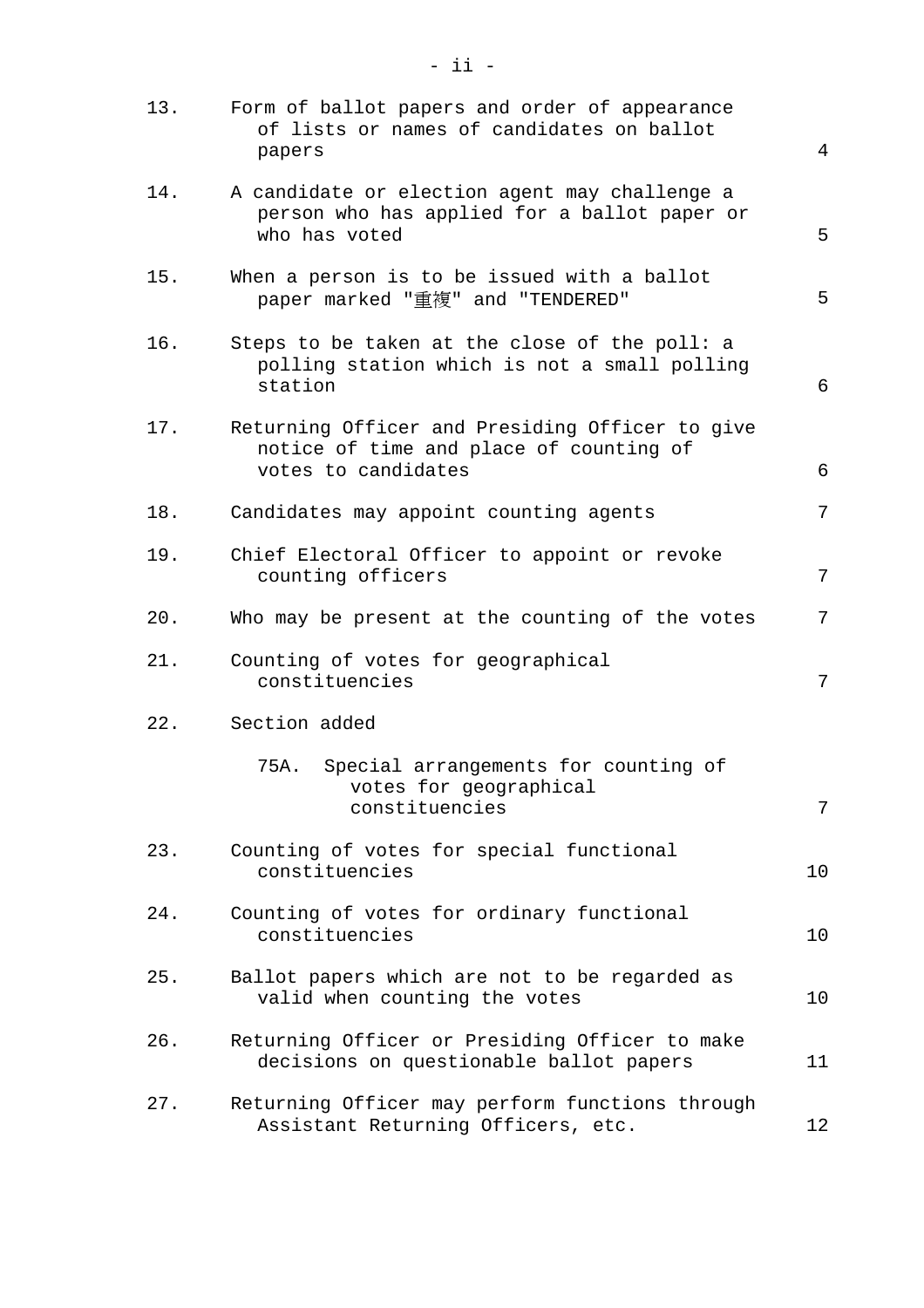| 28. | Electoral officers, candidates and agents to<br>make declaration of secrecy | 12. |
|-----|-----------------------------------------------------------------------------|-----|
| 29. | Procedure after election proceedings are<br>terminated                      | 12. |
| 30. | Section added                                                               |     |
|     | 99A. Election return to be lodged in<br>specified form                      | 13  |
| 31. | Election advertisements                                                     | 13  |
| 32. | Postponement and adjournment of general<br>election and by-election         | 14  |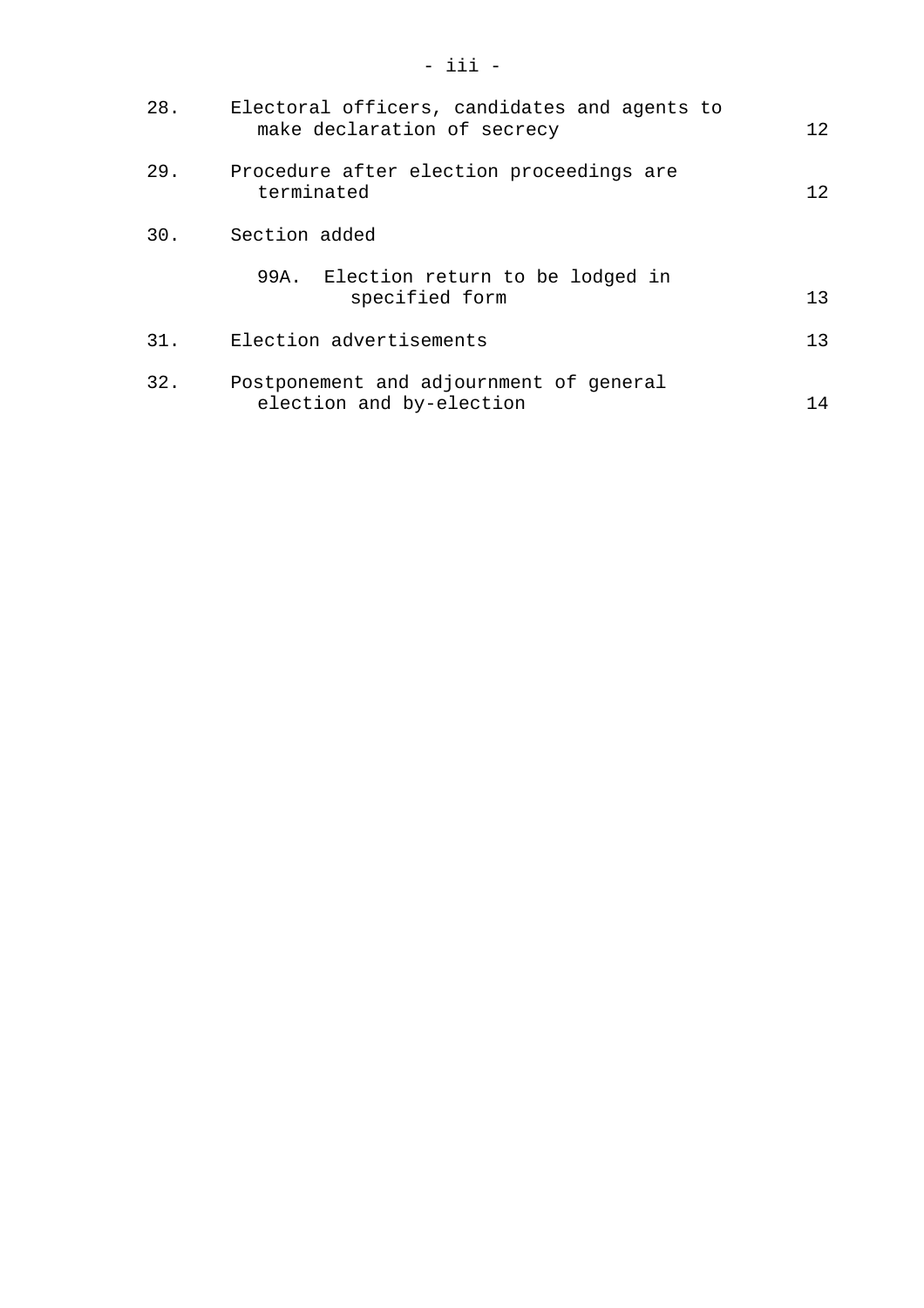### **ELECTORAL AFFAIRS COMMISSION (ELECTORAL PROCEDURE)(LEGISLATIVE COUNCIL) (AMENDMENT) REGULATION 2008**

(Made by the Electoral Affairs Commission under section 7 of the Electoral Affairs Commission Ordinance (Cap. 541))

#### **1. Commencement**

This Regulation shall come into operation on 1 June 2008.

## **2. Returning Officer to notify or declare if a validly nominated candidate for a GC is proved to have died**

 Section 22A of the Electoral Affairs Commission (Electoral Procedure) (Legislative Council) Regulation (Cap. 541 sub. leg. D) is amended, in the heading, by repealing "**or declare**" and substituting "**and declare**".

## **3. Returning Officer to notify or declare if a validly nominated candidate for a GC is proved to be disqualified**

(1) Section 22B is amended, in the heading, by repealing "**or** 

**declare**" and substituting "**and declare**".

(2) Section 22B(3) is amended, in the English text, by

repealing "relate" and substituting "relates".

## **4. A candidate or a list of candidates may appoint election agent**

Section 23(8) is amended by repealing "identity document number" and substituting "identity card number".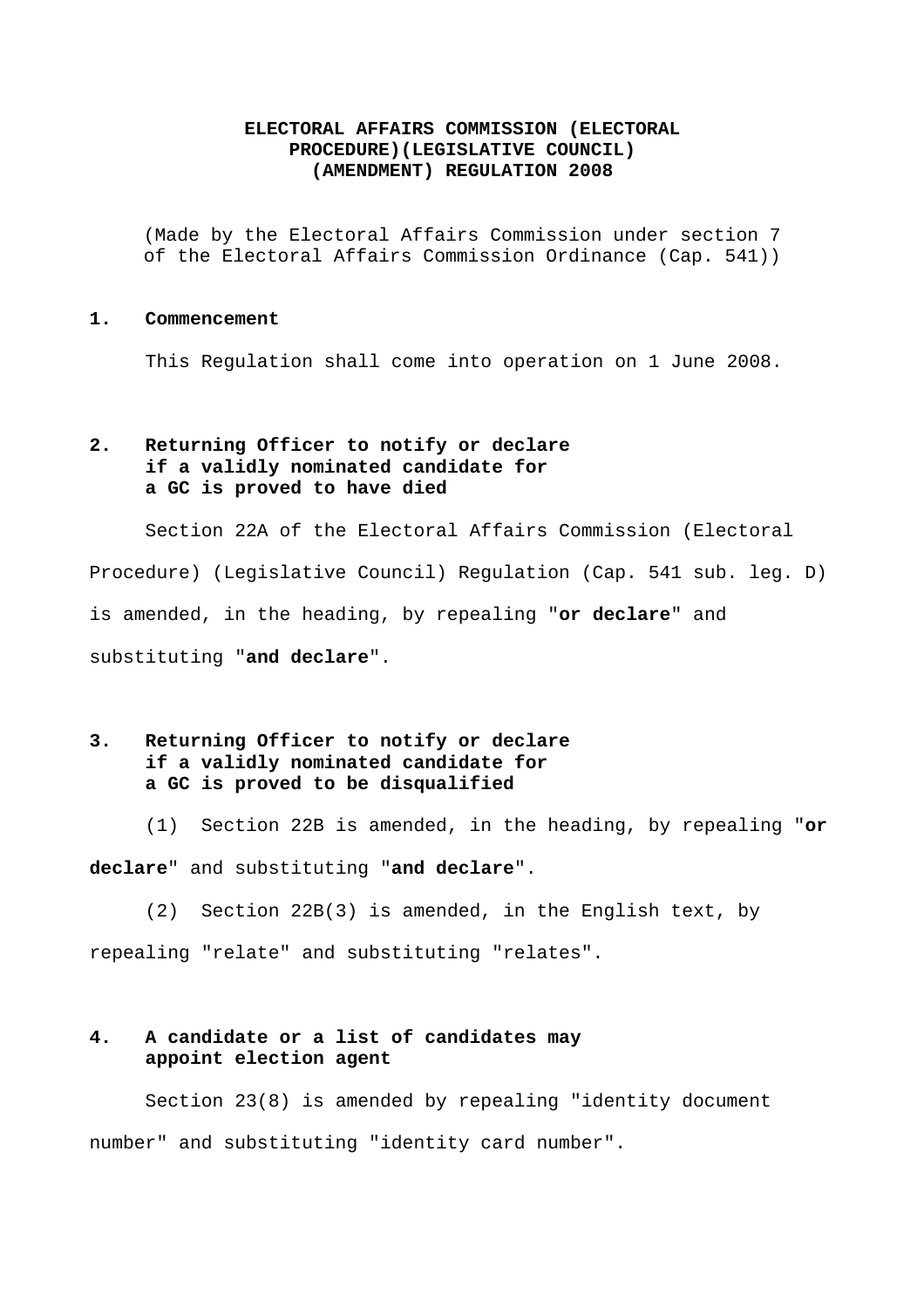### **5. Authorization of election expense agent to incur election expenses at or in connection with an election**

(1) Section 25(10) is repealed and the following substituted –

> "(10) Service of a copy of the authorization may be effected by delivery by hand, by post or by facsimile transmission.".

 (2) Section 25(14) is amended by repealing everything after "has been revoked," and substituting –

> "a written notice of the revocation must be served as soon as possible –

- (*a*) on the Returning Officer; or
- (*b*) if the Returning Officer has not been appointed, on the Chief Electoral Officer.".

(3) Section 25 is amended by adding –

"(15A) Service of the notice of revocation may be effected by delivery by hand, by post or by facsimile transmission.".

## **6. Chief Electoral Officer to designate polling stations and counting stations**

Section 28 is amended, in the heading, by repealing "**and counting stations**" and substituting "**, counting stations, small polling stations and main counting stations**".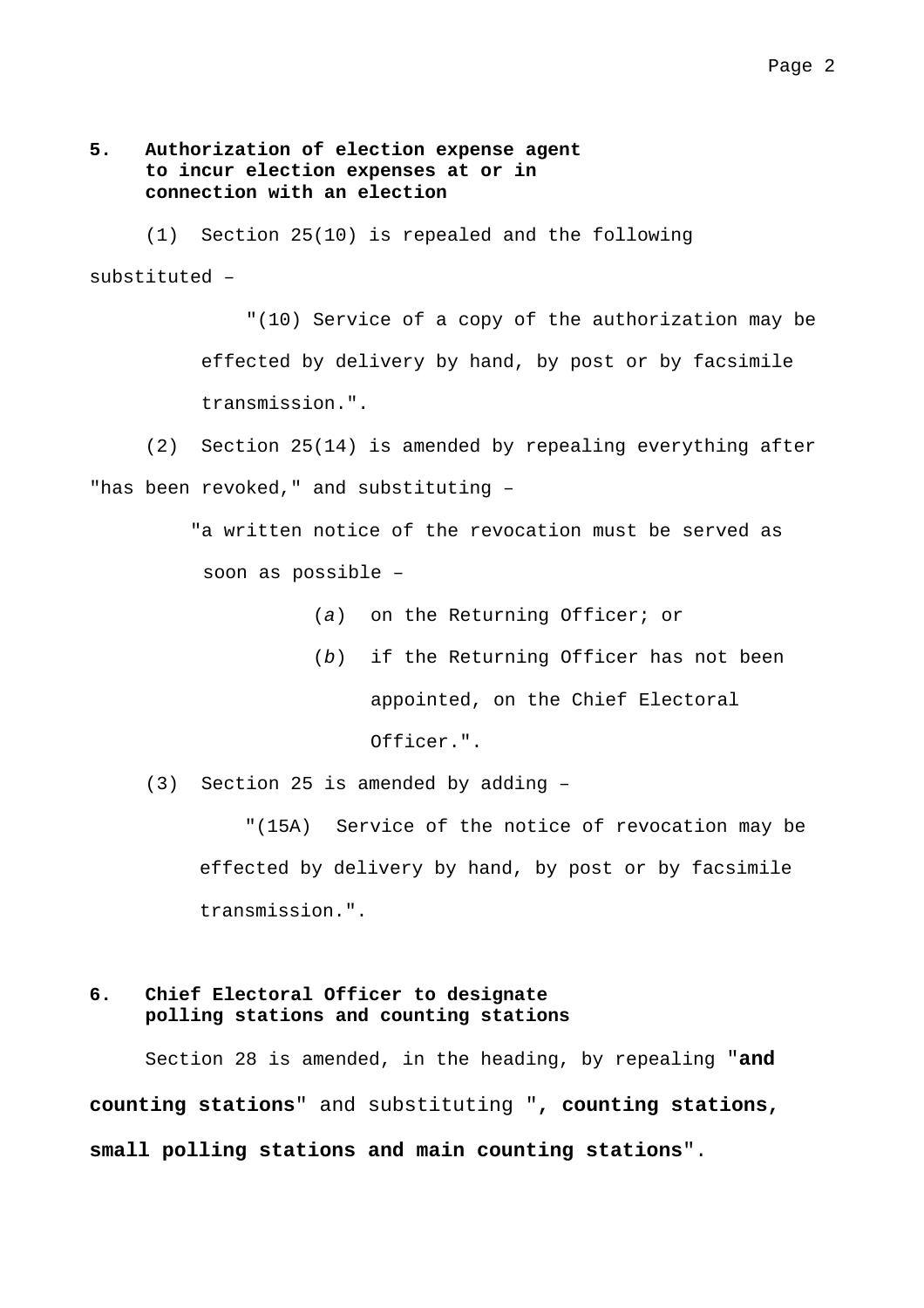## **7. Chief Electoral Officer to appoint or remove Presiding Officer for each polling station**

 (1) Section 34 is amended, in the heading, by repealing "**Presiding Officer**" and substituting "**Presiding Officers, etc.**".

 (2) Section 34(3) is amended by repealing "at any time" and substituting ", at any time, with reasonable cause".

(3) Section 34 is amended by adding –

"(4) Where the same place is designated as both a polling station and a counting station under section 28(1A), the Presiding Officer of the polling station is to be regarded as the Presiding Officer of the counting station.".

### **8. Returning Officer to determine no canvassing zones and no staying zones**

(1) Section 40 is amended by adding –

"(11A) A Returning Officer may perform any act which that Officer is required or authorized to perform under subsections (9), (10) and (11) through a Presiding Officer.".

(2) Section 40(16)(*aa*) is amended by repealing the comma.

### **9. Presiding Officer to keep order in no canvassing zone and no staying zone**

Section 41(1)(*aa*) is amended by repealing the comma.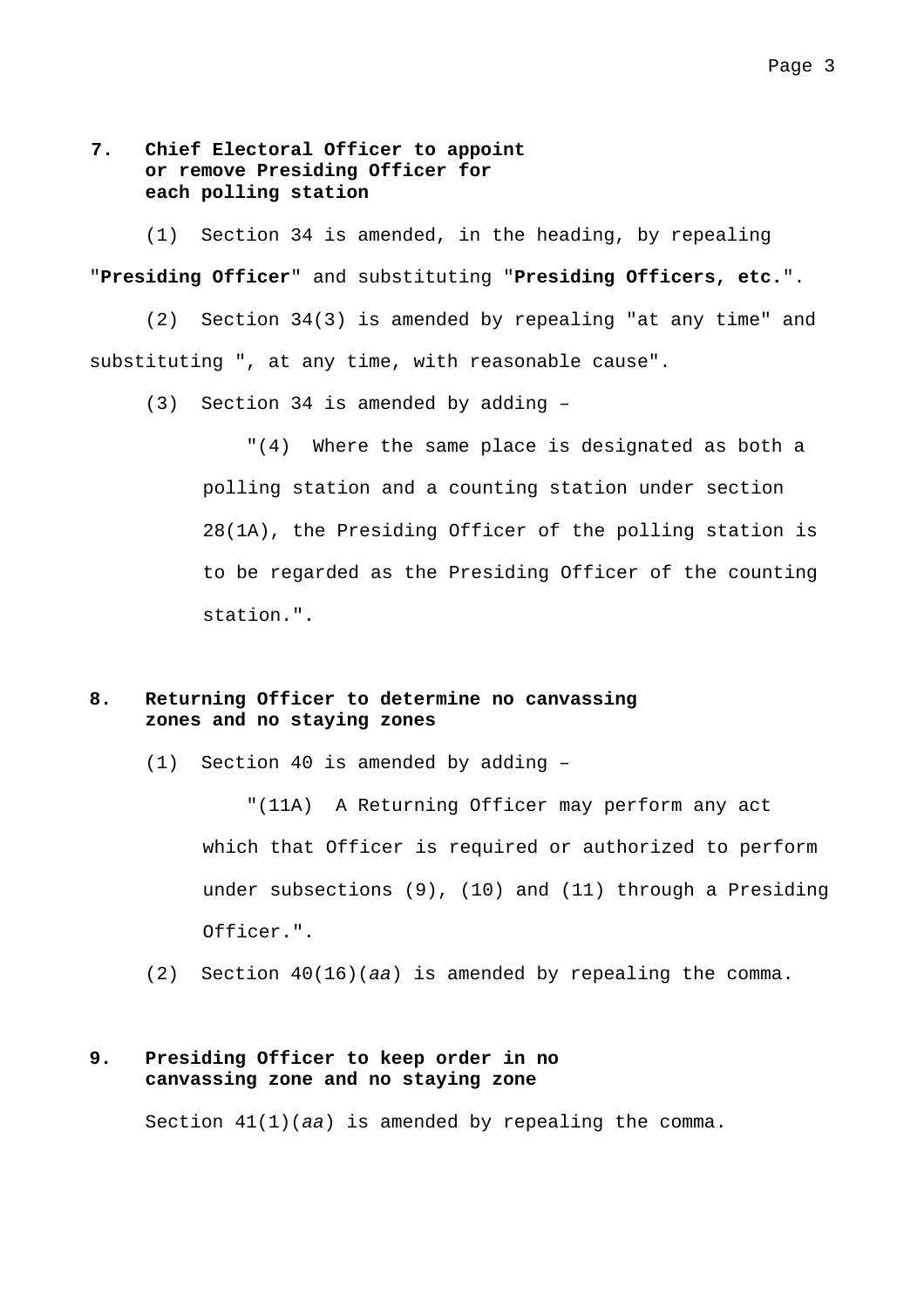#### **10. Candidates may appoint polling agents**

Section 42(11) is amended by repealing "identity document number" and substituting "identity card number".

#### **11. Who may enter or be present at a polling station**

 (1) Section 44(4)(*e*) is amended, in the Chinese text, by repealing "當值" and substituting "執勤".

 (2) Section 44(4)(*i*) is amended, in the Chinese text, by repealing "當值" and substituting "執勤".

## **12. What constitutes an offence at a polling station**

(1) Section 45(6)(*h*) is amended, in the Chinese text, by repealing "當值" and substituting "執勤".

(2) Section 45(6)(*i*) is amended, in the Chinese text, by repealing "當值" and substituting "執勤".

## **13. Form of ballot papers and order of appearance of lists or names of candidates on ballot papers**

 (1) Section 49(4) is amended by repealing "any Form in Schedule 3" and substituting "the form of any ballot paper prescribed in Schedule 3".

 (2) Section 49(13)(*aa*) is repealed and the following substituted -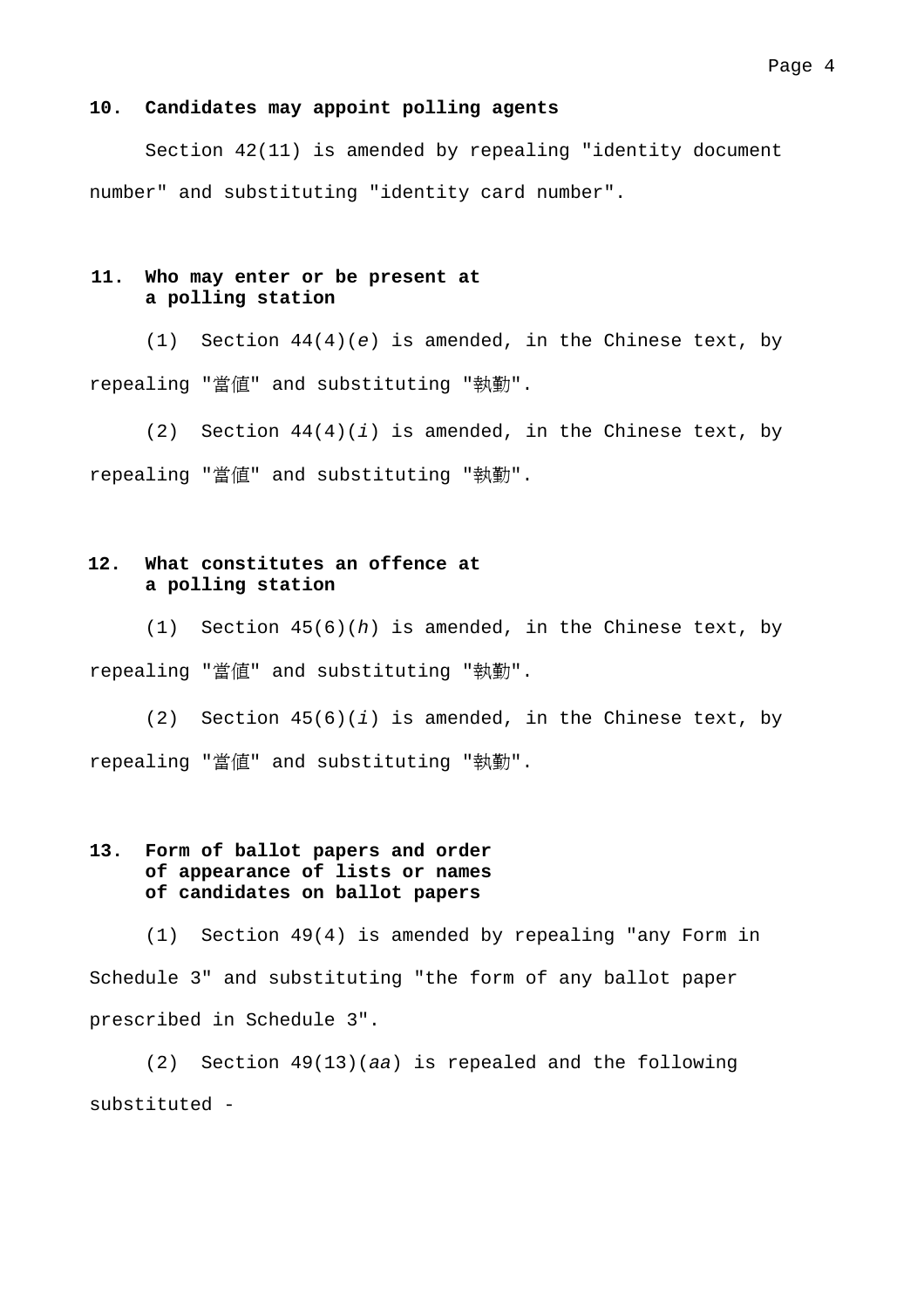"(*aa*) insofar as may be applicable to the candidate, the particulars specified in the Schedule to the Particulars Relating to Candidates on Ballot Papers (Legislative Council and District Councils) Regulation (Cap. 541 sub. leg. M);".

### **14. A candidate or election agent may challenge a person who has applied for a ballot paper or who has voted**

Section 52 is amended, in the heading, by repealing "**election agent**" and substituting "**election agent or polling agent**".

## **15. When a person is to be issued with a ballot paper marked "**重複**" and "TENDERED"**

- (1) Section 60(1) is amended
	- (*a*) by repealing "another person" and substituting "a person";
	- (*b*) in the English text, by repealing "that firstmentioned person" and substituting "the firstmentioned person".
- (2) Section 60(2)(*a*) is amended by repealing "earlier".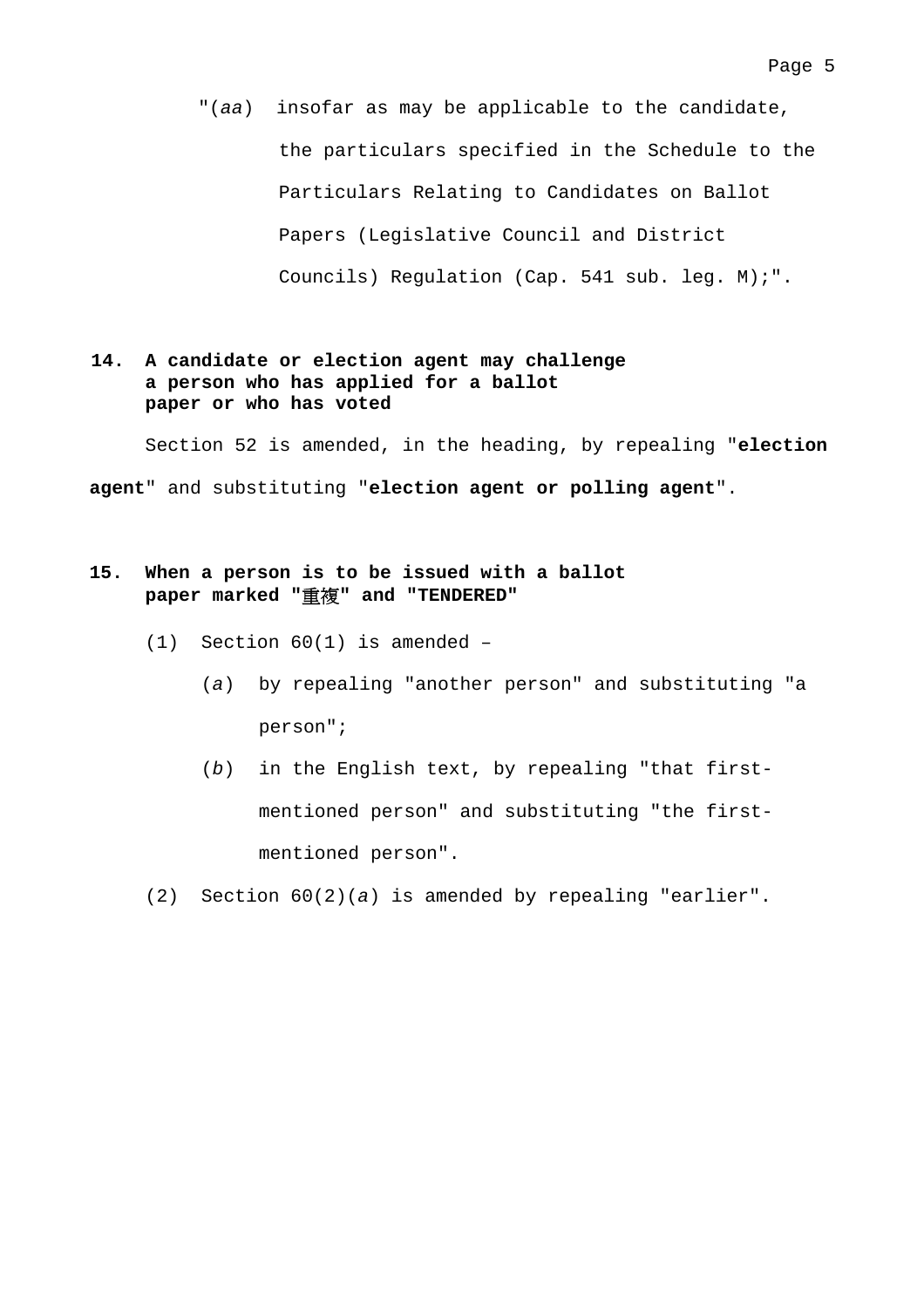## **16. Steps to be taken at the close of the poll: a polling station which is not a small polling station**

Section 63(1A) is amended by repealing "candidate and an election agent and a counting agent" and substituting "candidate, and an election agent, a polling agent and a counting agent".

### **17. Returning Officer and Presiding Officer to give notice of time and place of counting of votes to candidates**

(1) Section 65(3) is amended by repealing "functional" where it twice appears.

(2) Section 65 is amended by adding –

"(7A) Where the Commission has given a direction under section 75A that the counting of votes cast at a polling station in respect of a geographical constituency is to take place or continue to take place at a counting station specified by the Chief Electoral Officer, the Returning Officer must give notice, which may be oral or in writing, to each candidate for the constituency of the time and place at which the counting is to take place or continue to take place.".

(3) Section 65 is amended by adding –

"(8A) A notice required to be given under this section to a candidate may be given, where the candidate is on a multiple candidates list, to the candidate ranking first in priority on the list.".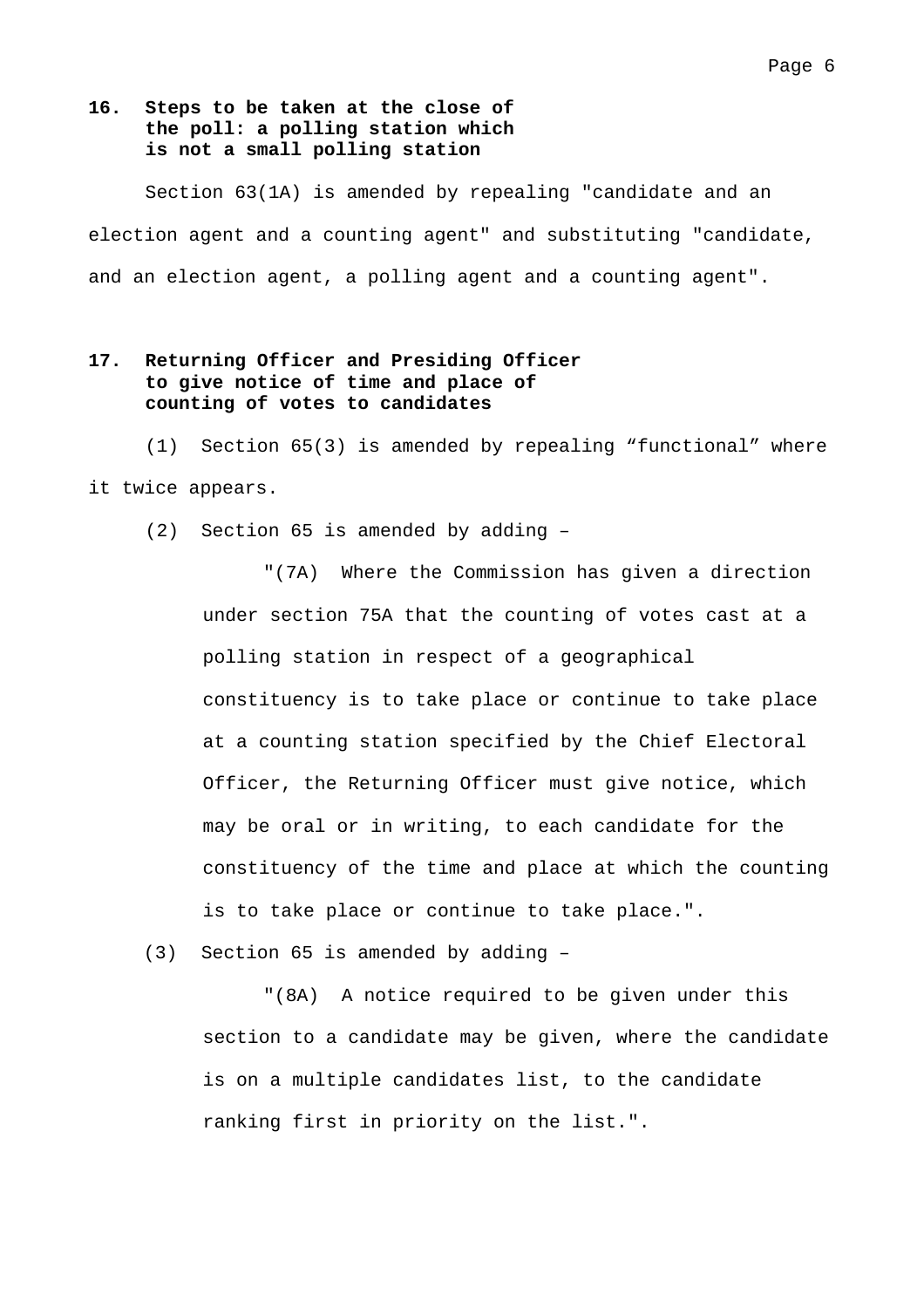#### **18. Candidates may appoint counting agents**

 Section 66(7) is amended by repealing "identity document number" and substituting "identity card number".

### **19. Chief Electoral Officer to appoint or revoke counting officers**

Section 67(4) is amended by repealing "at any time" and substituting ", at any time, with reasonable cause".

#### **20. Who may be present at the counting of the votes**

(1) Section 68(1)(*f*) is amended, in the Chinese text, by repealing "當值" and substituting "執勤".

(2) Section 68(1)(*g*) is amended, in the Chinese text, by repealing "當值" and substituting "執勤".

(3) Section 68(4) is amended by repealing "identity document" and substituting "identity card".

#### **21. Counting of votes for geographical constituencies**

 Section 75(7)(*a*)(i) is amended, in the Chinese text, by repealing "可能藉此" and substituting "藉此可能".

#### **22. Section added**

The following is added –

### "**75A. Special arrangements for counting of votes for geographical constituencies**

(1) If at any time it appears to the Commission that a counting station ("first counting station") assigned for the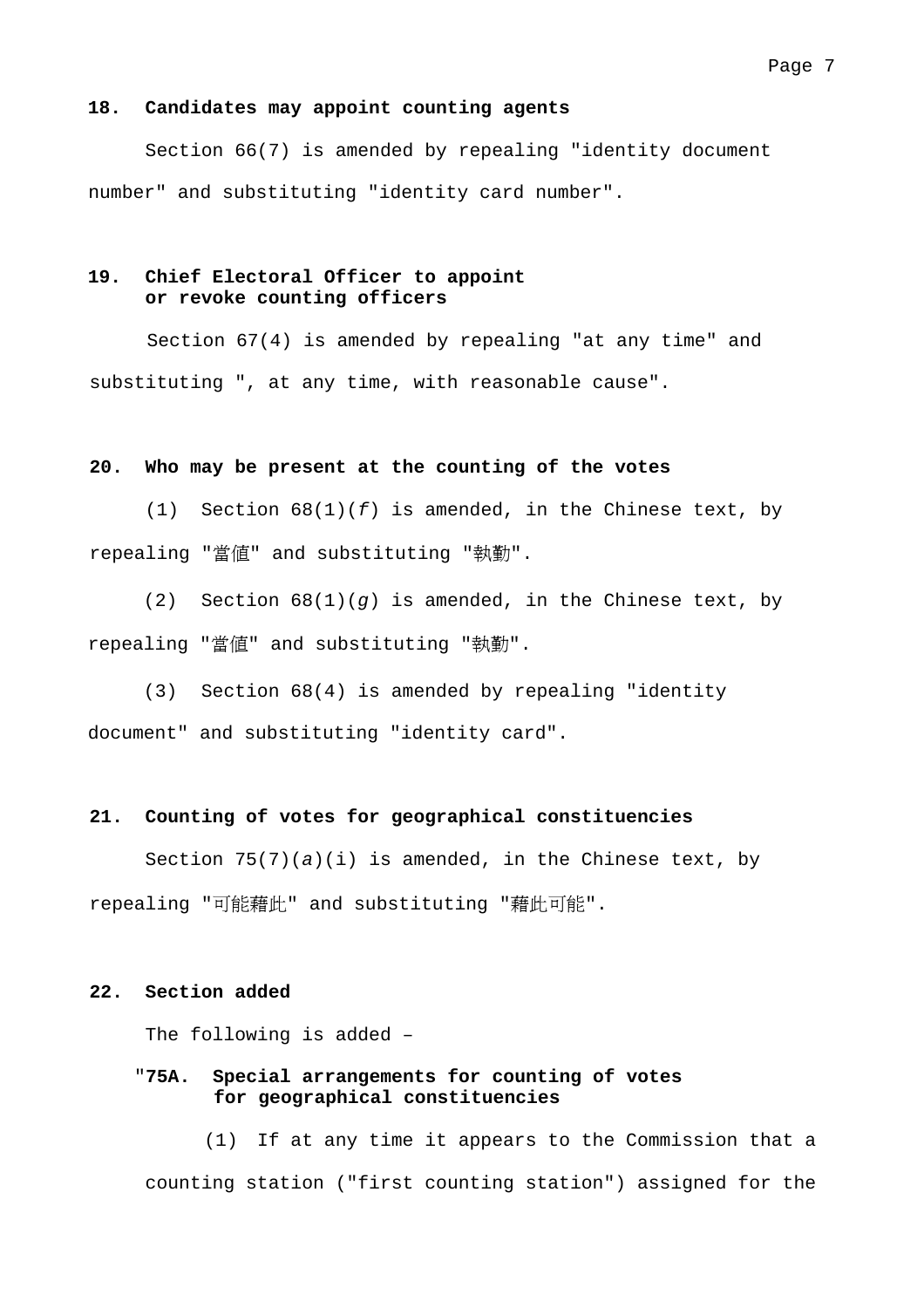counting of votes cast at a polling station ("polling station concerned") in respect of a geographical constituency is no longer available or suitable for the counting to take place or continue to take place, the Commission may direct that the counting is to take place or continue to take place at another counting station ("new counting station") specified by the Chief Electoral Officer.

(2) Subsection (1) does not apply if it appears to the Commission that the first counting station is no longer available or suitable for the counting of votes to take place or continue to take place because of any of the occurrences specified in section 2(3) of Schedule 2.

(3) Where the Commission gives a direction under subsection (1), the Presiding Officer of the first counting station ("first Presiding Officer") must arrange the ballot boxes (whether opened or un-opened) and receptacles, if any, together with the ballot papers (whether counted or not), any un-issued ballot papers, tendered ballot papers, ballot paper account, verification of a ballot paper account or reverification of a ballot paper account, and any other relevant election materials to be transferred to the new counting station.

(4) Any person who may be present at the first counting station or polling station concerned under this Regulation may also be present with the first Presiding Officer when that Officer makes any arrangement under subsection (3).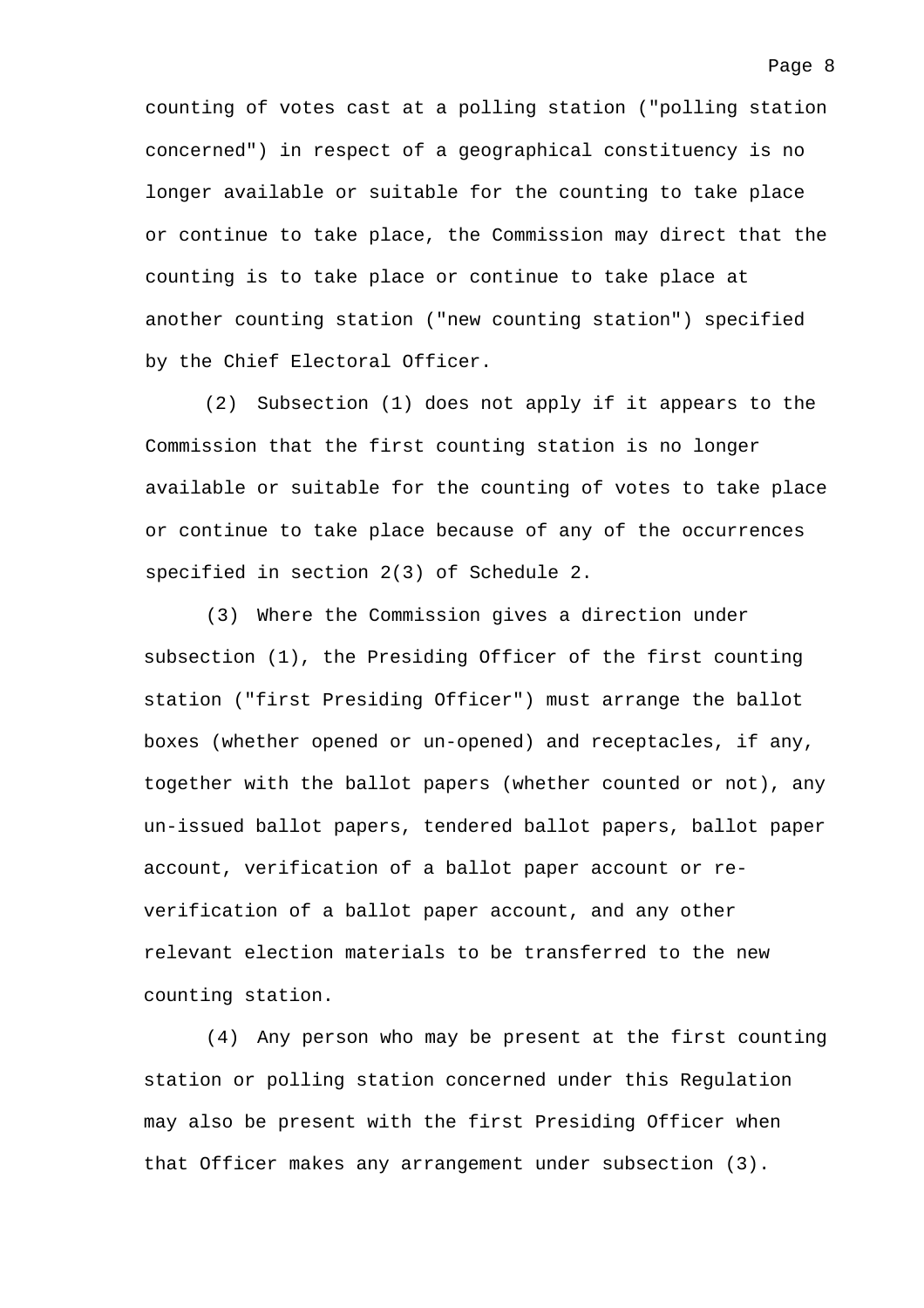(5) The Chief Electoral Officer may direct any Presiding Officer to act in place of the first Presiding Officer for the purposes of the counting or continuing of the counting of votes as well as all other duties or powers the first Presiding Officer would have to perform or exercise under this Regulation had he not been replaced.

(6) Subject to subsection (8), for the purposes of this Regulation –

- (*a*) the new counting station is to be regarded as the first counting station; and
- (*b*) the counting zone of the new counting station is to be regarded as the counting zone of the first counting station.

(7) If at the new counting station the counting of votes cast at a polling station other than the polling station concerned is also to take place or taking place, the Chief Electoral Officer may assign within the new counting station an area for the counting or continuing of the counting of votes cast at each of the polling stations.

(8) For the purposes of this Regulation -

(*a*) an area assigned under subsection (7) for the counting or continuing of the counting of votes cast at a polling station is to be regarded as the counting station originally assigned for the counting of votes cast at the polling station; and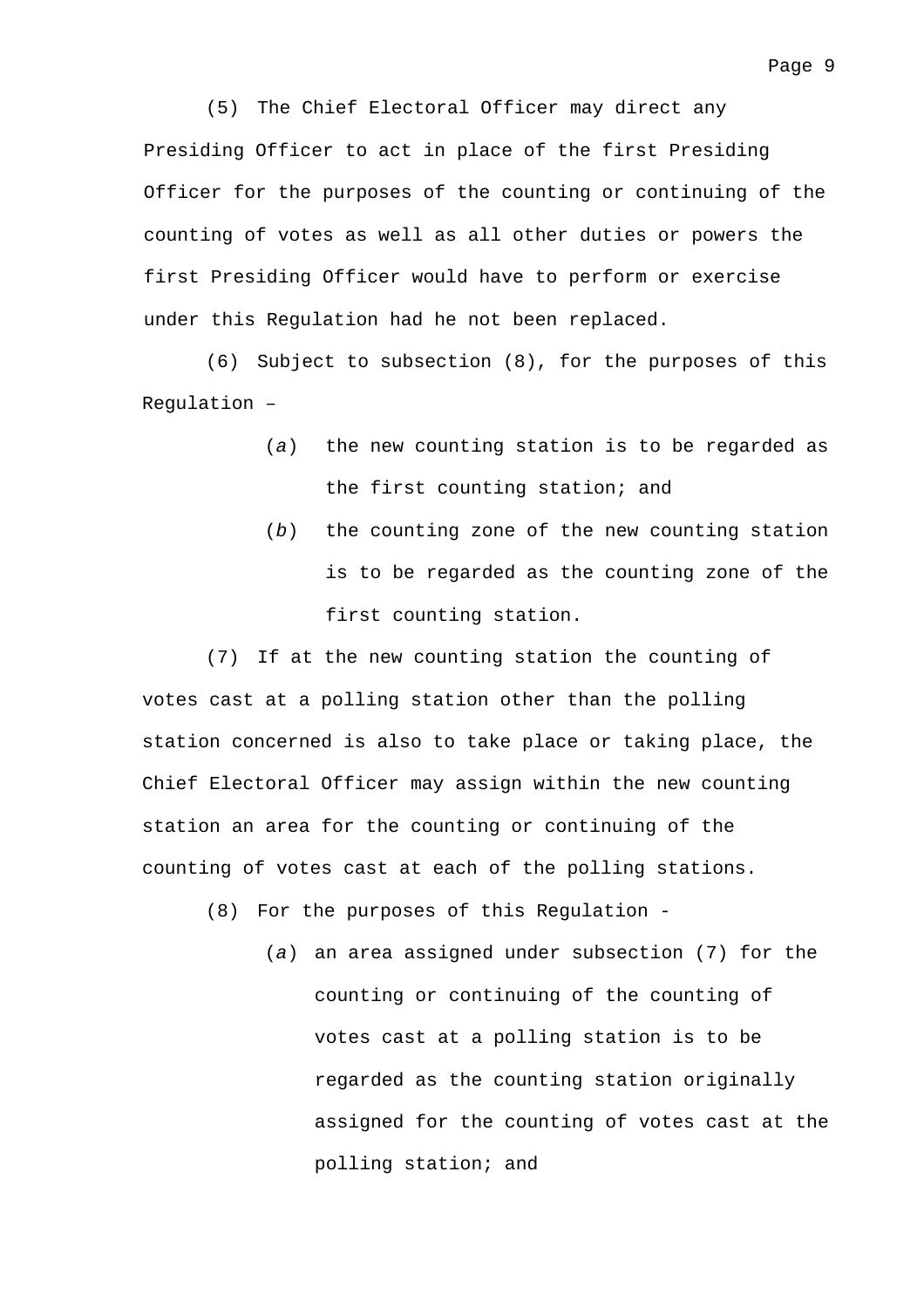(*b*) the counting zone in the area mentioned in paragraph (*a*) is to be regarded as the counting zone of the counting station mentioned in that paragraph.".

### **23. Counting of votes for special functional constituencies**

 Section 76(6)(*a*)(i) is amended, in the Chinese text, by repealing "可能藉此" and substituting "藉此可能".

## **24. Counting of votes for ordinary functional constituencies**

Section  $77(7)(a)(i)$  is amended, in the Chinese text, by repealing "可能藉此" and substituting "藉此可能".

## **25. Ballot papers which are not to be regarded as valid when counting the votes**

 (1) Section 80 is amended by repealing the heading and substituting "**Votes recorded on invalid ballot papers not to be counted**".

 (2) Section 80(1) is amended by repealing "the following ballot papers are not to be regarded as valid" and substituting "a ballot paper of any of the following descriptions is not to be regarded as valid and the vote recorded on the ballot paper is not to be counted".

 (3) Section 80(1)(*a*) is amended, in the Chinese text, by repealing "可能藉此" and substituting "藉此可能".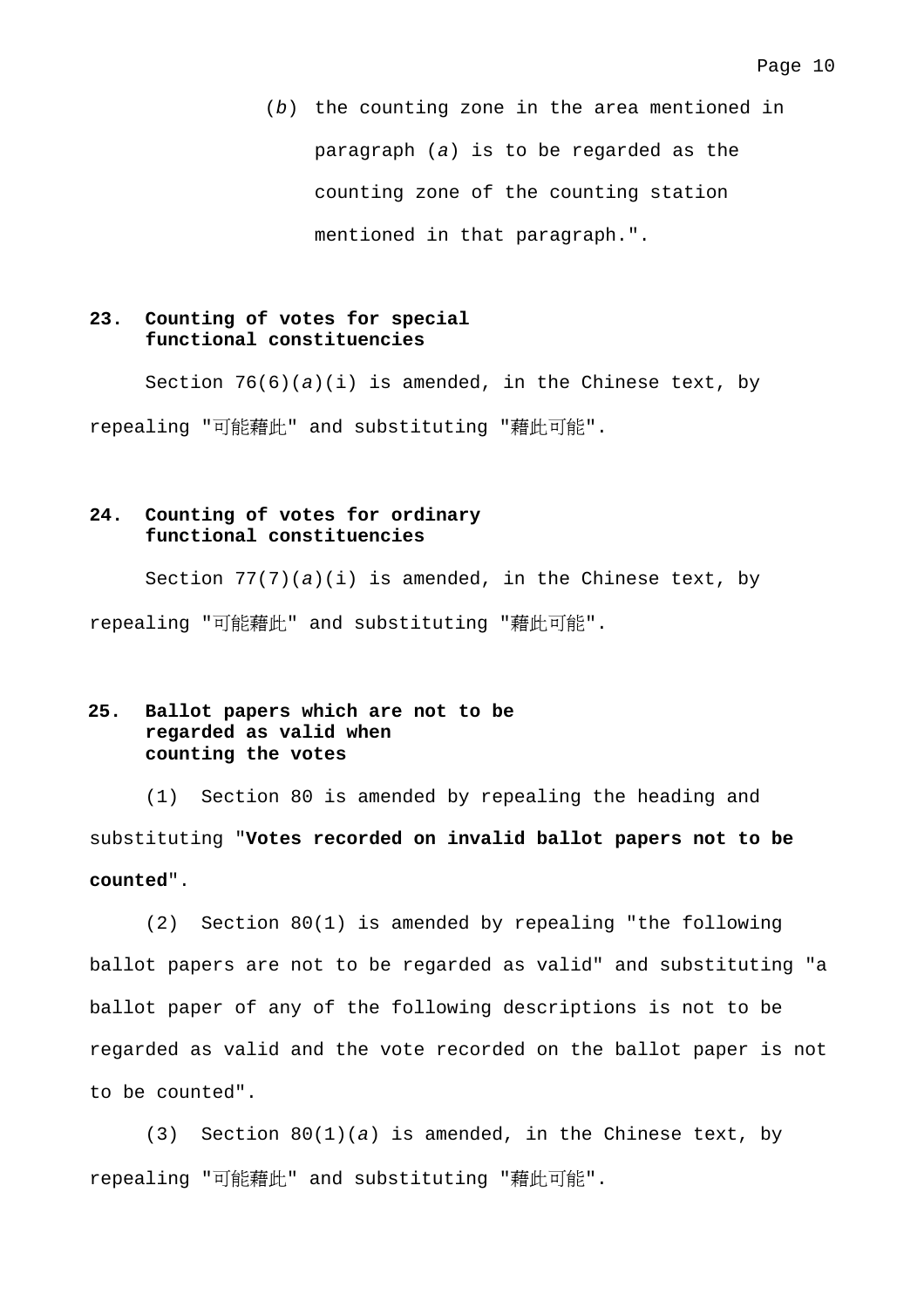Page 11

 (4) Section 80(1)(*d*) is amended by repealing "thereon" and substituting "on the front of it".

 (5) Section 80(1)(*i*) is amended by repealing "or" and substituting "and".

 (6) Section 80(4) is repealed and the following substituted –

> "(4) A candidate, an election agent or a counting agent –

- (*a*) may inspect a ballot paper referred to in subsection (1)(*b*), (*c*), (*d*), (*f*), (*ha*), (*hb*), (*hc*) or (*i*); but
	- (*b*) is not entitled to make representations to the Returning Officer or the Presiding Officer concerning the ballot paper.".

### **26. Returning Officer or Presiding Officer to make decisions on questionable ballot papers**

(1) Section 81(1) is amended by repealing everything after "the counting zone," and substituting –

"may –

- (*a*) inspect the ballot paper; and
- (*b*) make representations to that Officer

concerning the ballot paper.".

 $(2)$  Section  $81(2)(b)(i)$  is amended, in the Chinese text, by repealing "可能藉此" and substituting "藉此可能".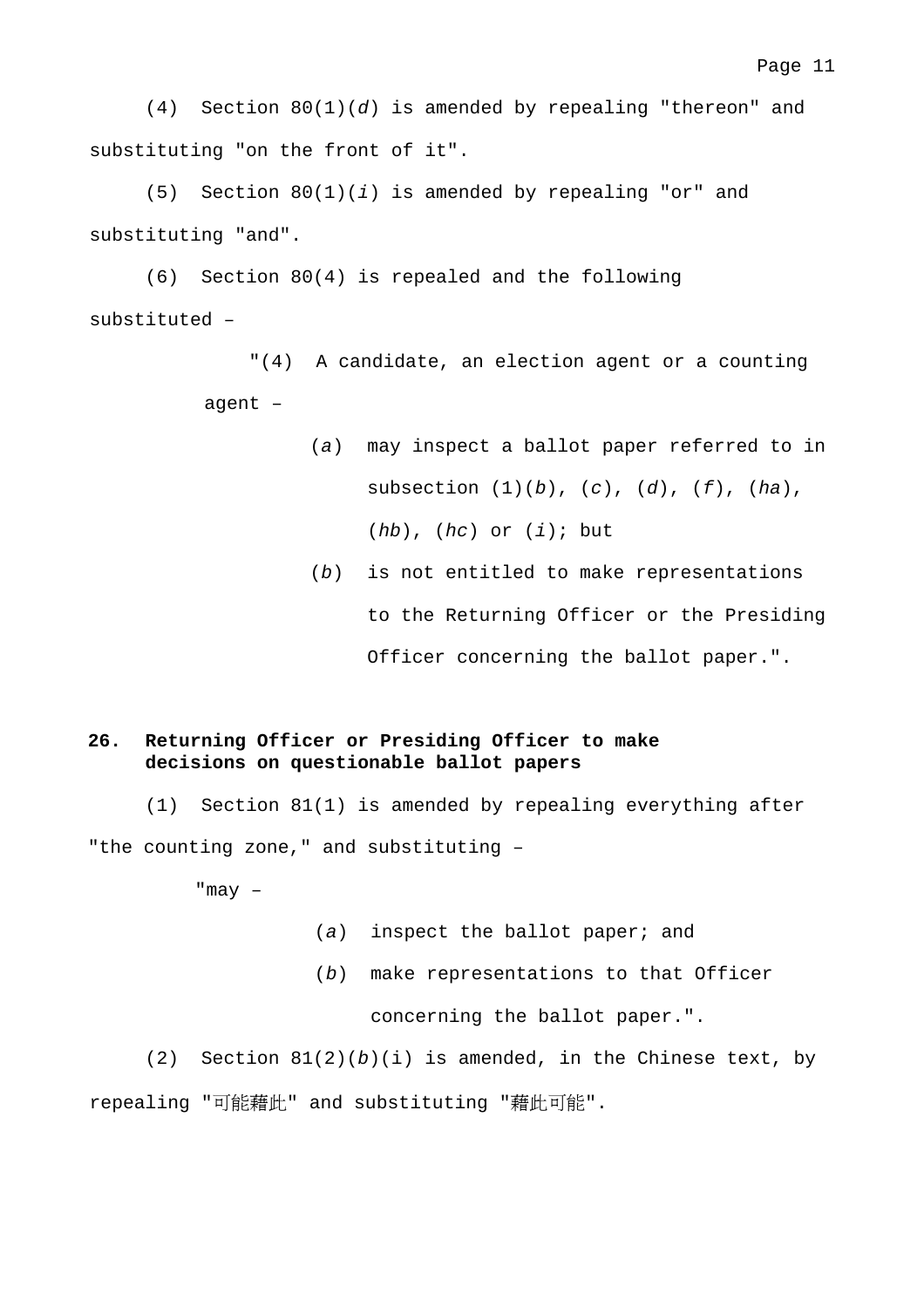(3) Section 81(6)(*a*) is amended, in the Chinese text, by repealing "可能藉此" and substituting "藉此可能".

 (4) Section 81(6)(*d*) is amended by repealing "unused" and substituting "endorsed with the words "未用" and "UNUSED"".

(5) Section 81(7) is amended –

- (*a*) by repealing "either any one of the candidates or the election agent" and substituting "any one of the candidates, the election agent or the counting agent";
- (*b*) by repealing "either the candidate or the election agent" and substituting "the candidate, the election agent or the counting agent".

## **27. Returning Officer may perform functions through Assistant Returning Officers, etc.**

 (1) Section 92 is amended, in the heading, by repealing "**, etc.**".

(2) Section 92(2) is repealed.

### **28. Electoral officers, candidates and agents to make declaration of secrecy**

Section 95(5) is amended, in the Chinese text, by repealing "當值" and substituting "執勤".

#### **29. Procedure after election proceedings are terminated**

Section 97(2) is repealed and the following substituted –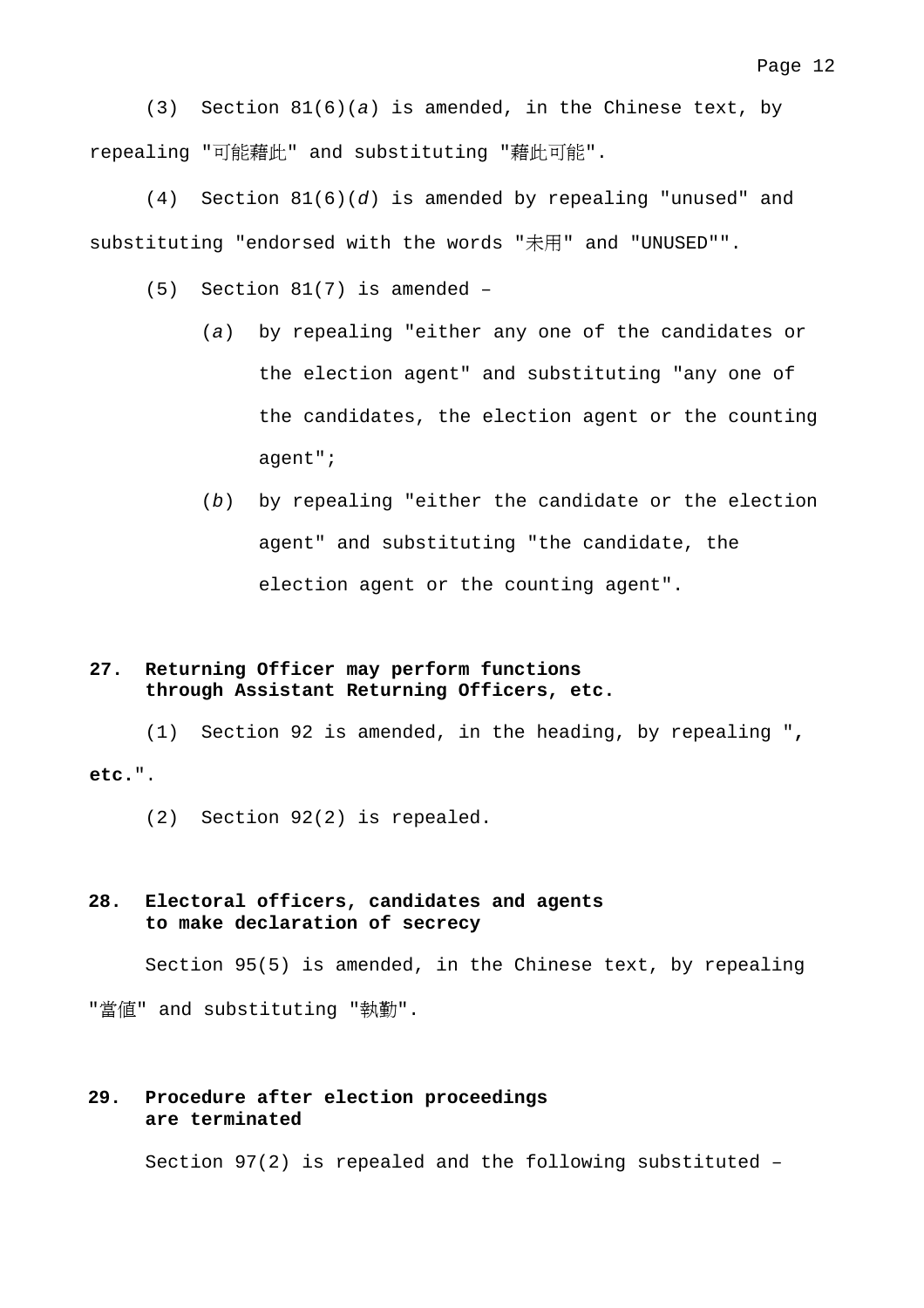"(2) If, on the date of the election for a constituency and before the close of the poll for the constituency, a declaration under subsection (1) is made by the Returning Officer in respect of that election, that Officer must direct that the poll be abandoned.".

#### **30. Section added**

The following is added –

### "**99A. Election return to be lodged in specified form**

The election return required to be lodged under section 37 of the Elections (Corrupt and Illegal Conduct) Ordinance (Cap. 554) in respect of a general election or a by-election must be in the specified form (if any).".

#### **31. Election advertisements**

 (1) Section 102(10) is repealed and the following substituted –

> "(10) Before displaying an election advertisement in the form of a bill or poster within the meaning of section 104E of the Public Health and Municipal Services Ordinance (Cap. 132), the candidate must deposit with the Returning Officer a copy of the permission or other authorization obtained for the purposes of section 104A(1) of that Ordinance.".

(2) Section 102 is amended by adding –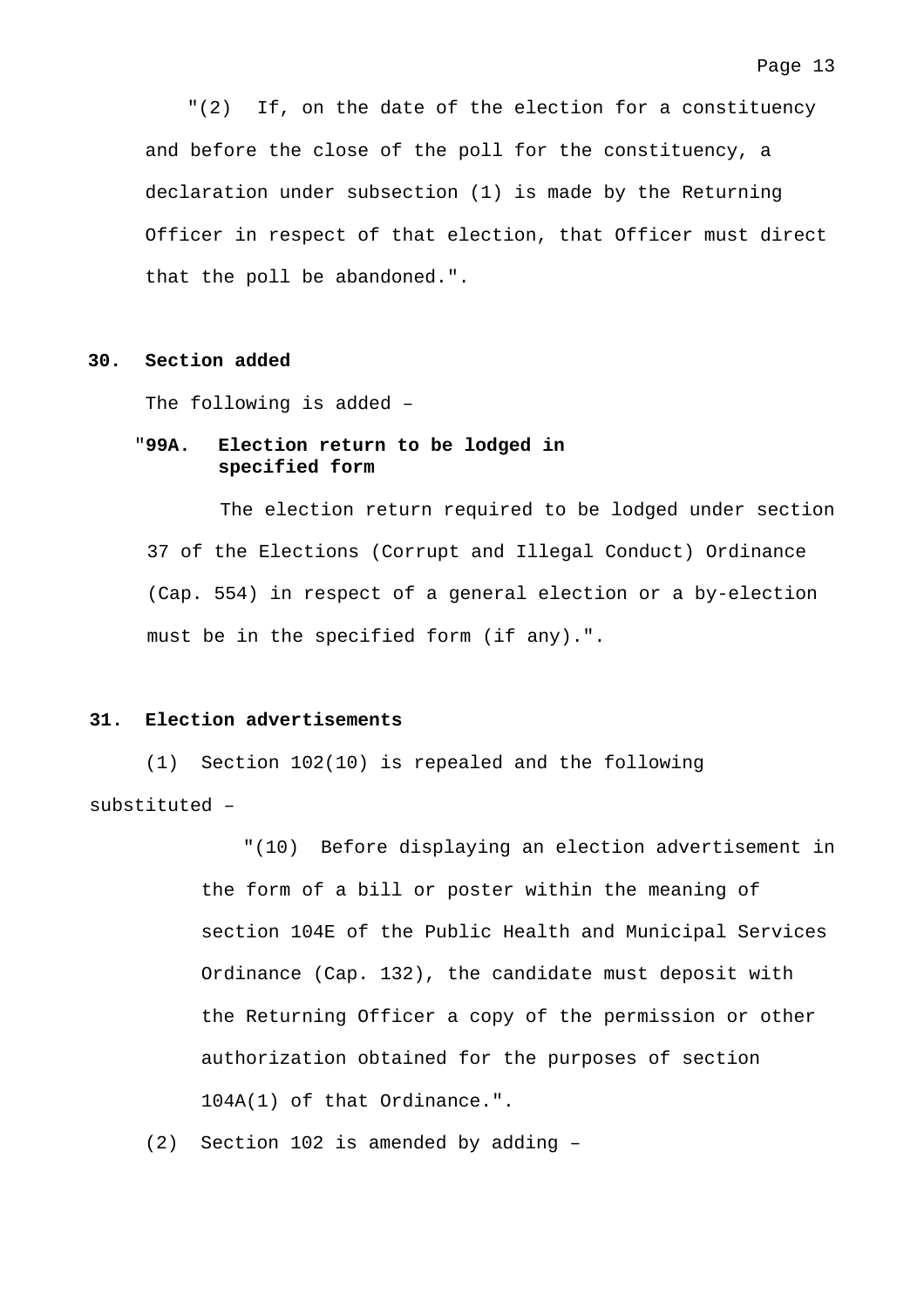"(10A) Before displaying, distributing or otherwise using an election advertisement which is of a kind referred to in section 27(1) or (2) of the Elections (Corrupt and Illegal Conduct) Ordinance (Cap. 554), the candidate must deposit with the Returning Officer a copy of the consent in writing referred to in that section  $27(1)$  or  $(2)$ , as the case may be.".

### **32. Postponement and adjournment of general election and by-election**

(1) Schedule 2 is amended, within the square brackets, by repealing "& 91" and substituting ", 75A & 91".

(2) Schedule 2 is amended, in section 2(2), by repealing "referred to in subsection (1), it appears to the Commission that the poll at all the polling stations" and substituting "it appears to the Commission that the poll at all the polling stations, or the count at all the counting stations,".

Made this 17<sup>th</sup> day of March 2008.

The Hon. Mr. Justice PANG Kin-kee Chairman, Electoral Affairs Commission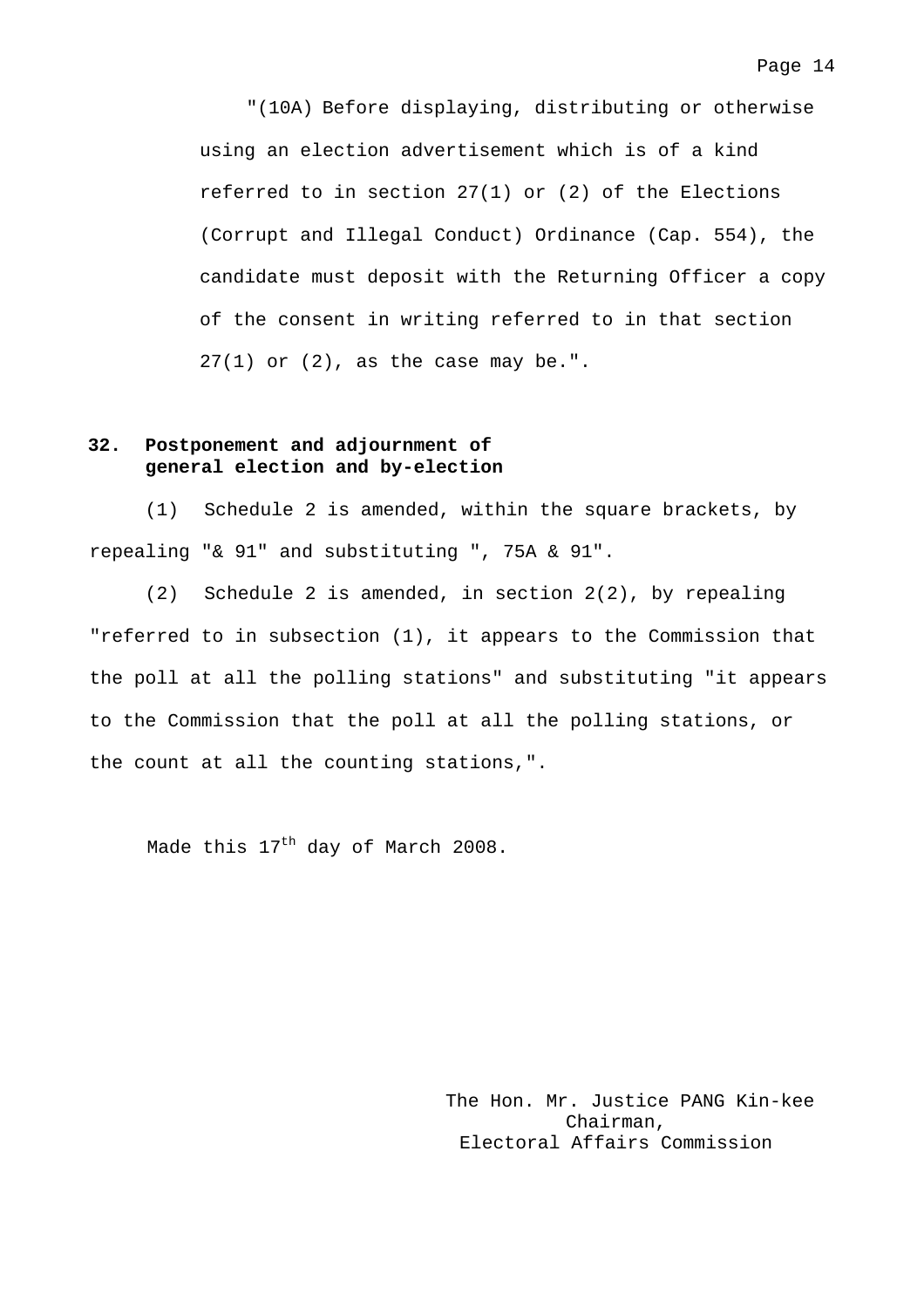Lawrence LOK Ying-kam Member, Electoral Affairs Commission

Andrew CHAN Chi-fai Member, Electoral Affairs Commission

#### **Explanatory Note**

 This Regulation amends the Electoral Affairs Commission (Electoral Procedure) (Legislative Council) Regulation (Cap. 541 sub. leg. D) ("the principal Regulation"). The principal purposes of the amendments are to align the provisions for the Legislative Council election, where appropriate, with those for other elections, and to provide for the arrangement for counting of votes in respect of a geographical constituency at a counting station if that counting station is no longer available or suitable for the counting of votes to take place or continue to take place. Several technical amendments are also provided for in this Regulation.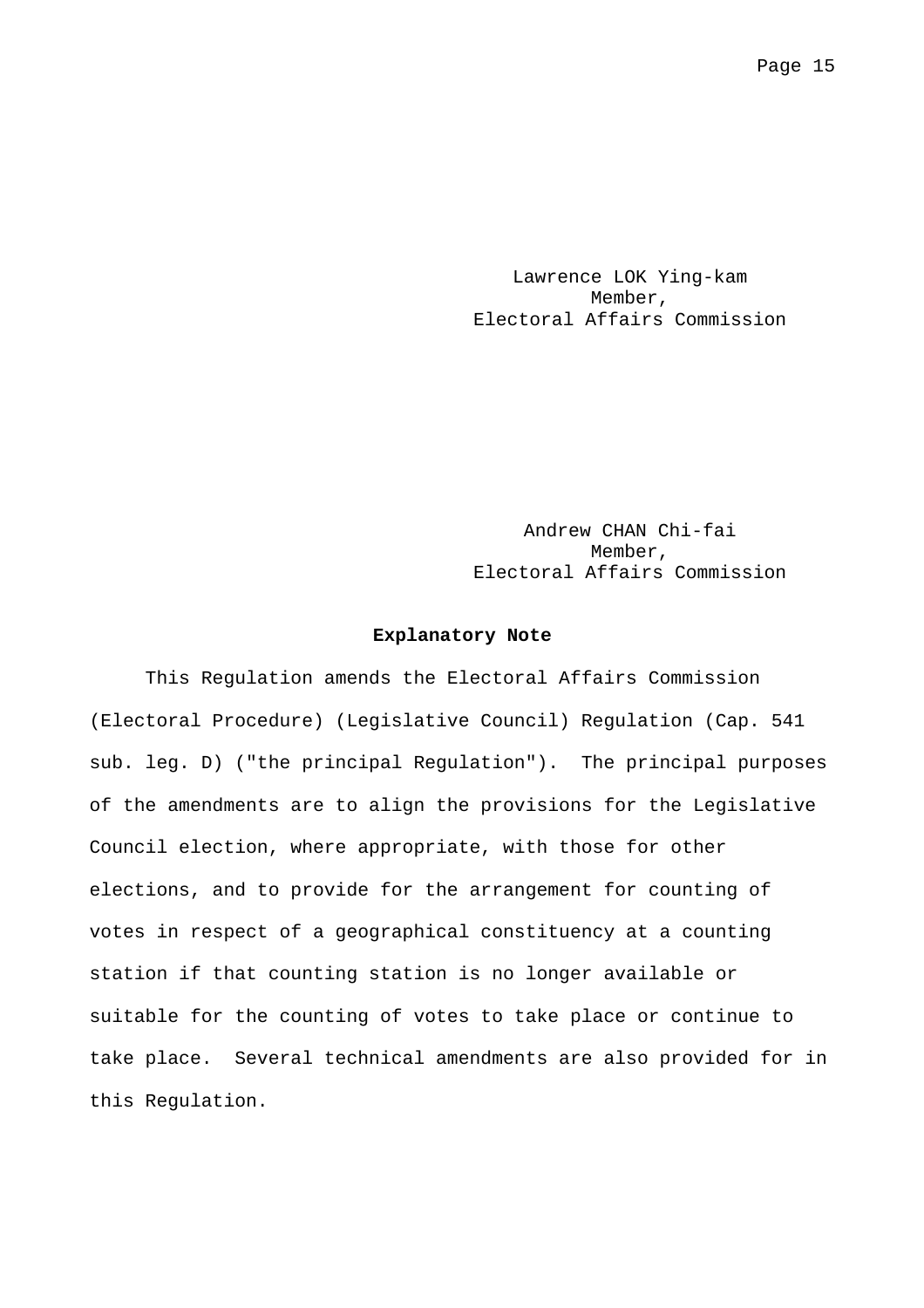2. Section 1 provides for the commencement of this Regulation. 3. Sections 2, 3(1), 6, 7(1), 14, 25(1) and 27(1) amend the heading of sections 22A, 22B, 28, 34, 52, 80 and 92 of the principal Regulation respectively.

4. Sections 3(2), 8(2), 9, 13, 15, 25(2), (4) and (5) and 26(1) and (4) provide for technical amendments to sections 22B(3), 40(16)(*aa*), 41(1)(*aa*), 49(4) and (13)(*aa*), 60(1) and (2)(*a*), 80(1), (1)(*d*) and (1)(*i*) and 81(1) and (6)(*d*) of the principal Regulation respectively to enhance clarity.

5. Sections 4, 10 and 18 substitute "identity card number" for "identity document number", and section 20(3) substitutes "identity card" for "identity document", to align the terminologies used in the principal Regulation.

6. Section 5 amends section 25(10) of the principal Regulation so as to make clear that the service of a copy of the authorization of an election expense agent may be effected by a person other than the relevant candidate. Amendment is also made to section 25 of the principal Regulation so as to make clear that the written notice of revocation of authorization of an election expense agent need not be served by a candidate personally. 7. Section 7(2) amends section 34(3) of the principal Regulation to make clear that the power of the Chief Electoral Officer to revoke the appointment of any Presiding Officer or polling officer is to be exercised with reasonable cause. Section 7(3) amends section 34 of the principal Regulation by making clear that where the same place is designated as both a polling station and a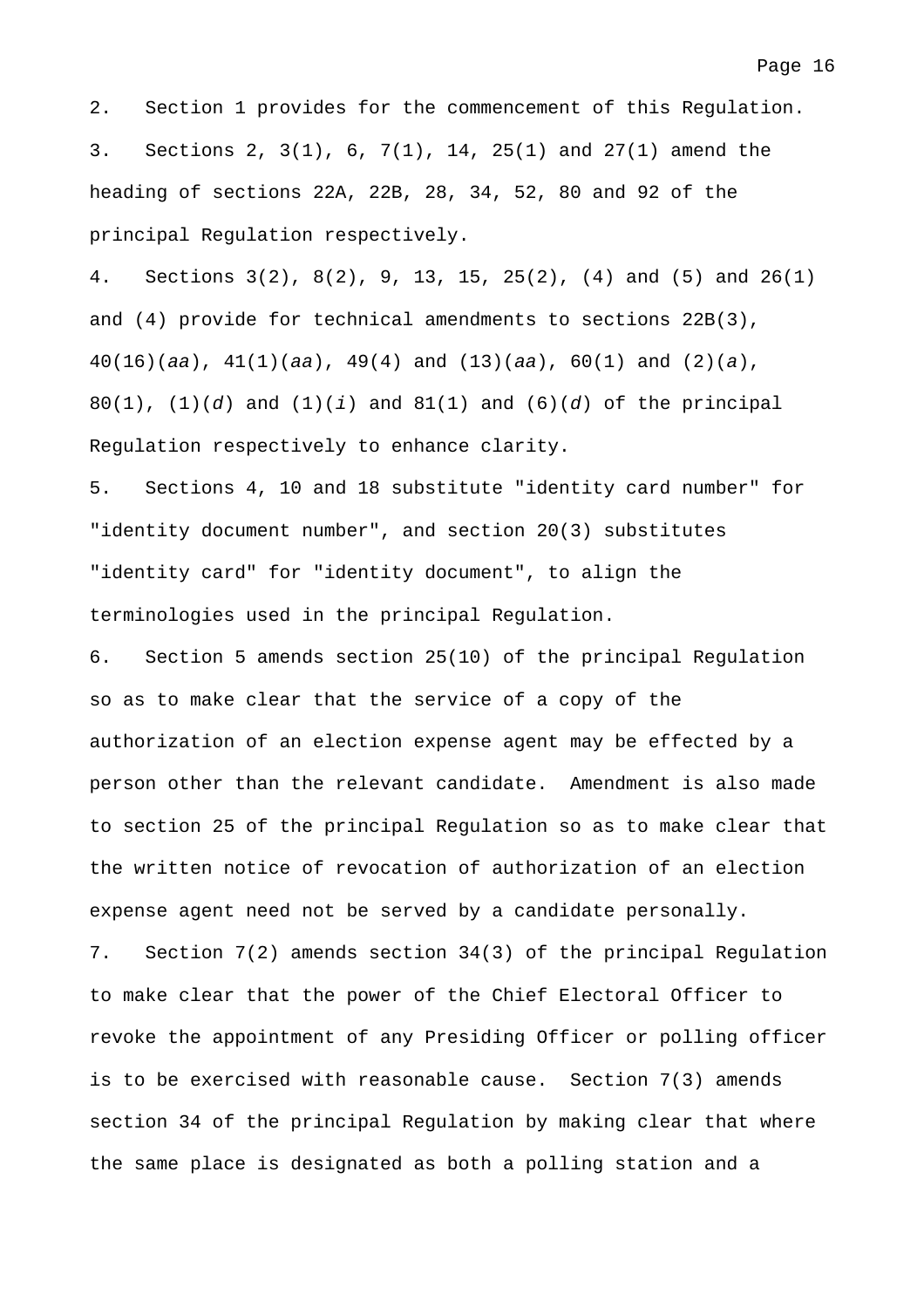counting station under section 28(1A) of the principal Regulation, the Presiding Officer of the polling station is to be regarded as the Presiding Officer of the counting station.

8. Section 8(1) amends section 40 of the principal Regulation by adding a new section 40(11A) to provide that a Returning Officer may perform any act which he is required or authorized to perform under section 40(9), (10) and (11) of the principal Regulation through a Presiding Officer.

9. Sections 11, 12, 20(1) and (2) and 28 substitute "執勤" for "當 值" in the Chinese text of the principal Regulation to align the terminologies used in the Chinese text of legislation for various elections.

10. Section 16 amends section 63(1A) of the principal Regulation to provide that in addition to a candidate, an election agent and a counting agent, a polling agent is also allowed to stay in a polling station while it is closed for the preparation for the counting of votes.

11. Section 17 amends section 65 of the principal Regulation –

(*a*) to provide that, in addition to giving notice in writing to each candidate for a contested functional constituency election of the place at which the counting of votes is to take place, a Returning Officer must also give such notice to each candidate for a contested geographical constituency election;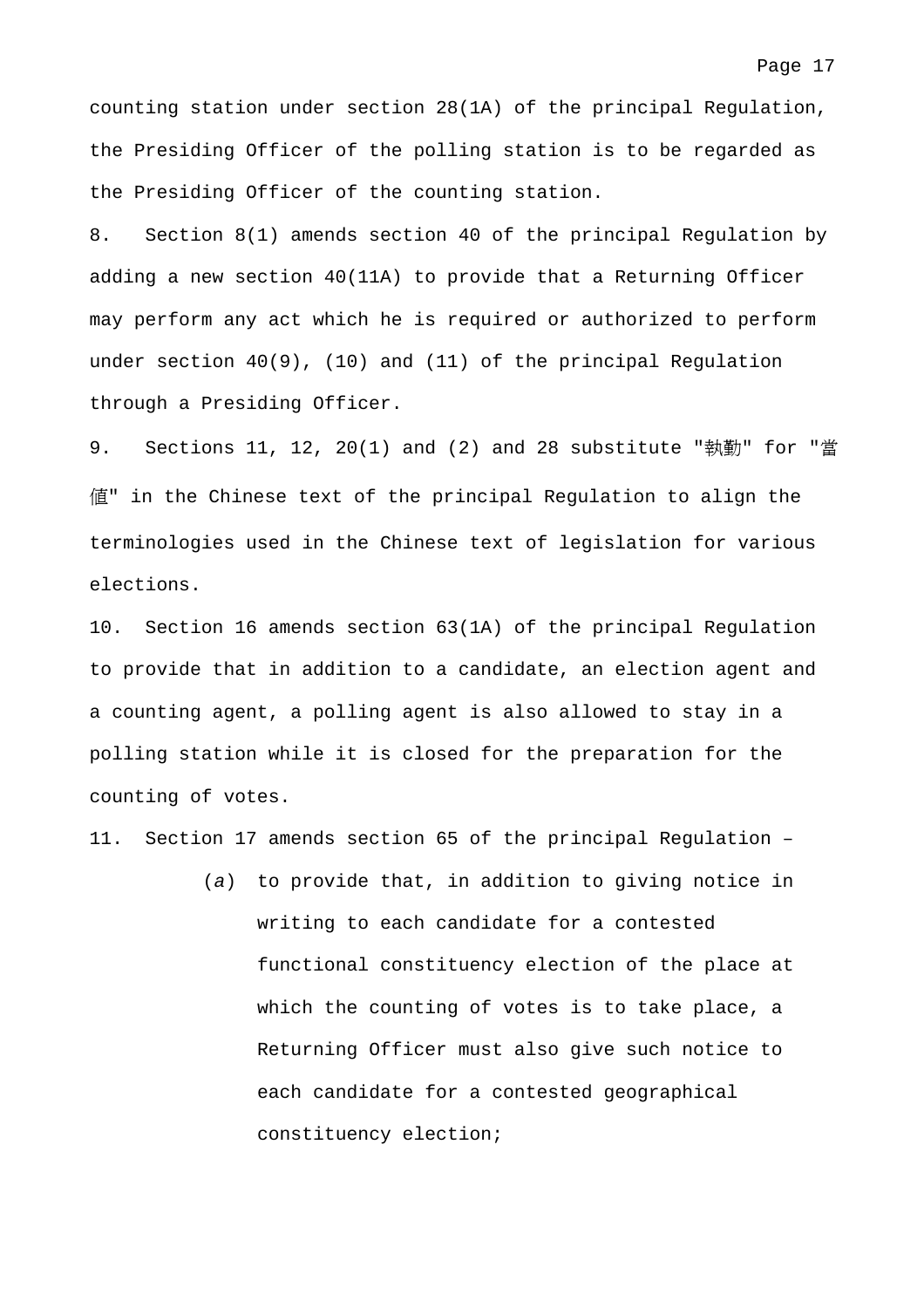- (*b*) to provide that where the Electoral Affairs Commission has given a direction under the new section 75A of the principal Regulation (as mentioned below) that the counting of votes cast at a polling station in respect of a geographical constituency is to take place or continue to take place at a counting station specified by the Chief Electoral Officer, the Returning Officer must give notice to each candidate for the constituency of the time and place at which the counting is to take place or continue to take place; and
- (*c*) to provide that a notice required to be given under section 65 of the principal Regulation to a candidate may be given, in the case of a candidate on a multiple candidates list, to the candidate ranking first in priority on the list.

12. Section 19 amends section 67(4) of the principal Regulation to make clear that the power of the Chief Electoral Officer to revoke the appointment of any counting officer is to be exercised with reasonable cause.

13. Sections 21, 23, 24, 25(3) and 26(2) and (3) substitute "藉此 可能" for "可能藉此" in the Chinese text of the principal Regulation to enhance clarity.

14. Section 22 amends the principal Regulation by adding a new section 75A. Under the new section, if the Electoral Affairs Commission considers that a counting station ("first counting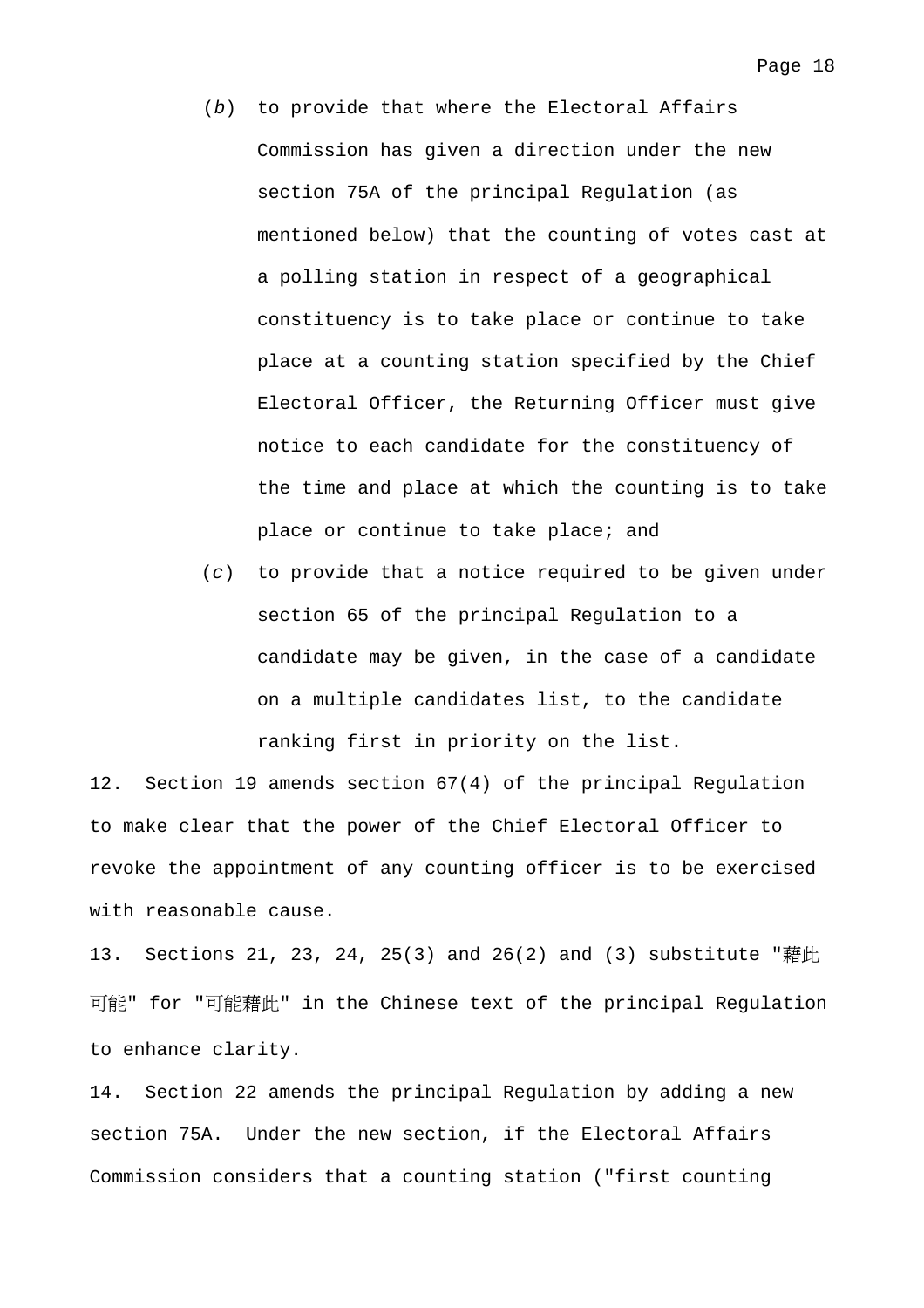station") assigned for the counting of votes cast at a polling station ("polling station concerned") in respect of a geographical constituency is no longer available or suitable (otherwise than by reason of the occurrences specified in section 2(3) of Schedule 2 to the principal Regulation) for the counting to take place or continue to take place, it may direct that the counting is to take place or continue to take place at another counting station ("new counting station") specified by the Chief Electoral Officer for the counting of votes to take place or continue to take place. Where such a direction is given, the Presiding Officer of the first counting station ("first Presiding Officer") must arrange the election materials to be transferred to the new counting station, and any person who may be present at the first counting station or polling station concerned may also be present with the first Presiding Officer when the arrangement is made. Provisions are also made for certain operational matters such as the powers of the Chief Electoral Officer –

- (*a*) to give direction to any Presiding Officer to act in place of the first Presiding Officer to oversee the counting of votes which takes place or continues to take place under the new section; and
- (*b*) (if at the new counting station the counting of votes cast at a polling station other than the polling station concerned is also to take place or taking place) to assign within the new counting station an area for the counting or continuing of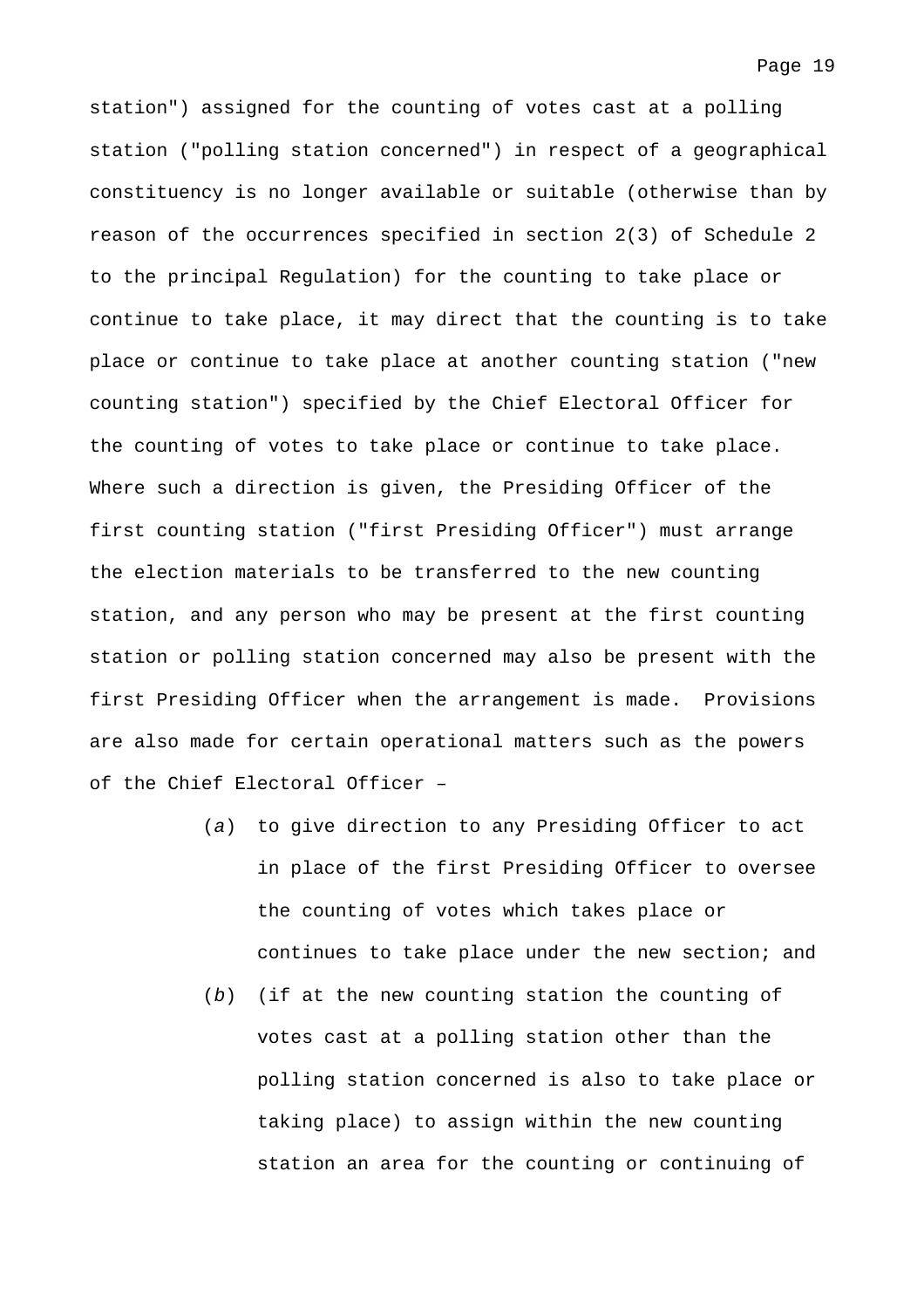the counting of votes cast at each of the polling stations.

15. Section 25(6) amends section 80(4) of the principal Regulation to specify that a candidate, an election agent or a counting agent may inspect certain kinds of ballot papers cast in an election but is not entitled to make representations to the Returning Officer or the Presiding Officer concerning those ballot papers.

16. Section 26(5) amends section 81(7) of the principal Regulation to make it align with the other provisions under section 81 of the principal Regulation.

17. Section 27(2) removes the provision that enables the Returning Officer to perform any act which he is required or authorized to perform under section 40(9) and (10) of the principal Regulation through a Presiding Officer. Such provision is reproduced with modification under section 40 of the principal Regulation.

18. Section 29 amends section 97(2) of the principal Regulation to make clear that there is no requirement for further proof of the death or disqualification of a candidate to be given before the Returning Officer directs that the relevant poll be abandoned if the relevant election proceedings have already been terminated owing to the death or disqualification.

19. Section 30 amends the principal Regulation by adding a new section 99A. Under the new section, the election return required to be lodged under section 37 of the Elections (Corrupt and